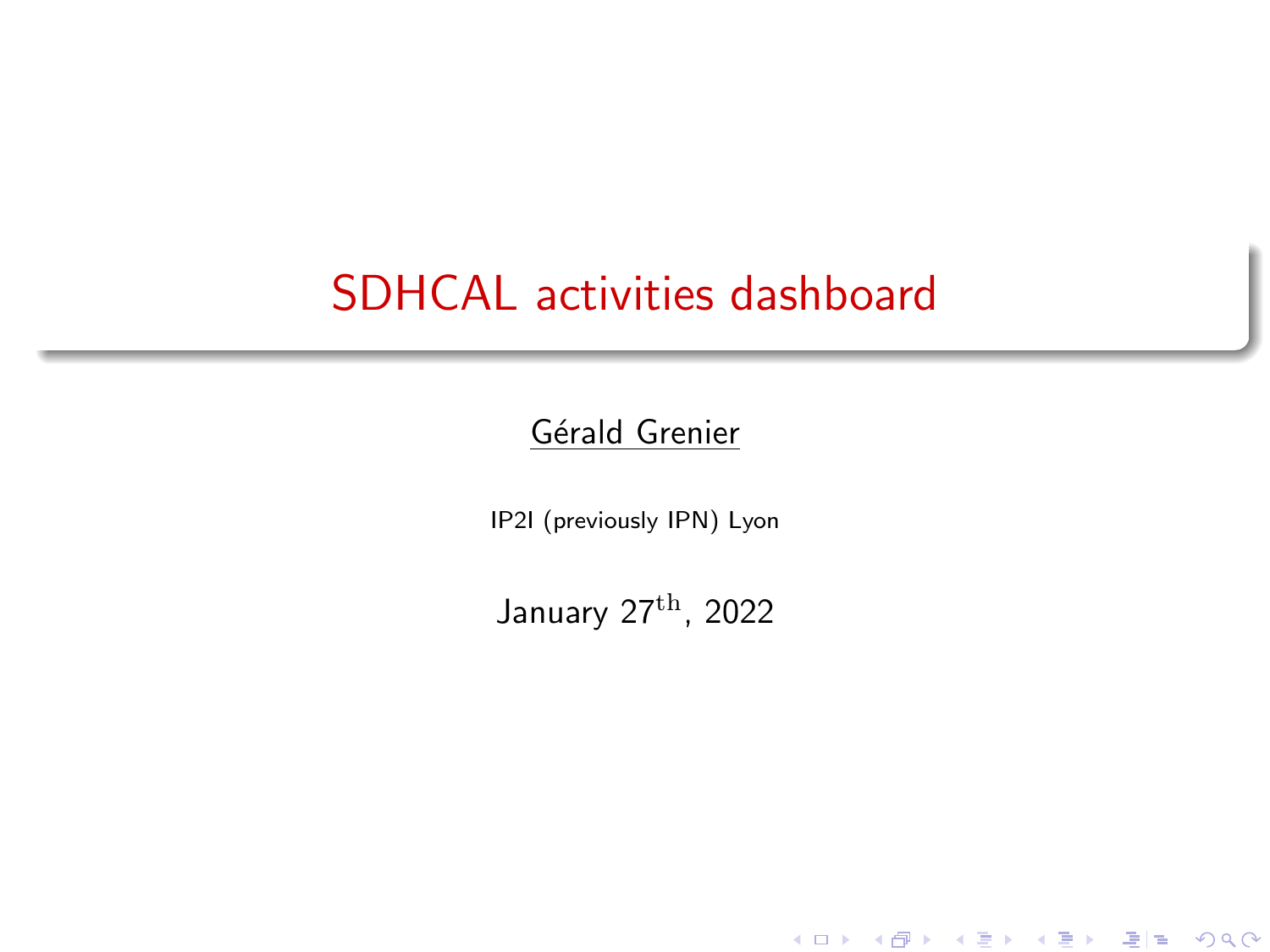# Ongoing activities

#### Test beam analysis

#### all TB

- Uniformity (on hold)
- Low Energy hadrons (Bing+SJTU) Paper in preparation
- Uses of BDT (Bing+SJTU) Published.

#### 09/2018 only

- SiWECAL+SDHCAL (Hector+CIEMAT : (done))
- Tricot electronics (GG, Imad (?) on hold (?))

#### 2015 only

Analysis with rotated device (Hector Note in preparation)

K ロ ▶ K 個 ▶ K ヨ ▶ K ヨ ▶ (ヨ)도 19 Q @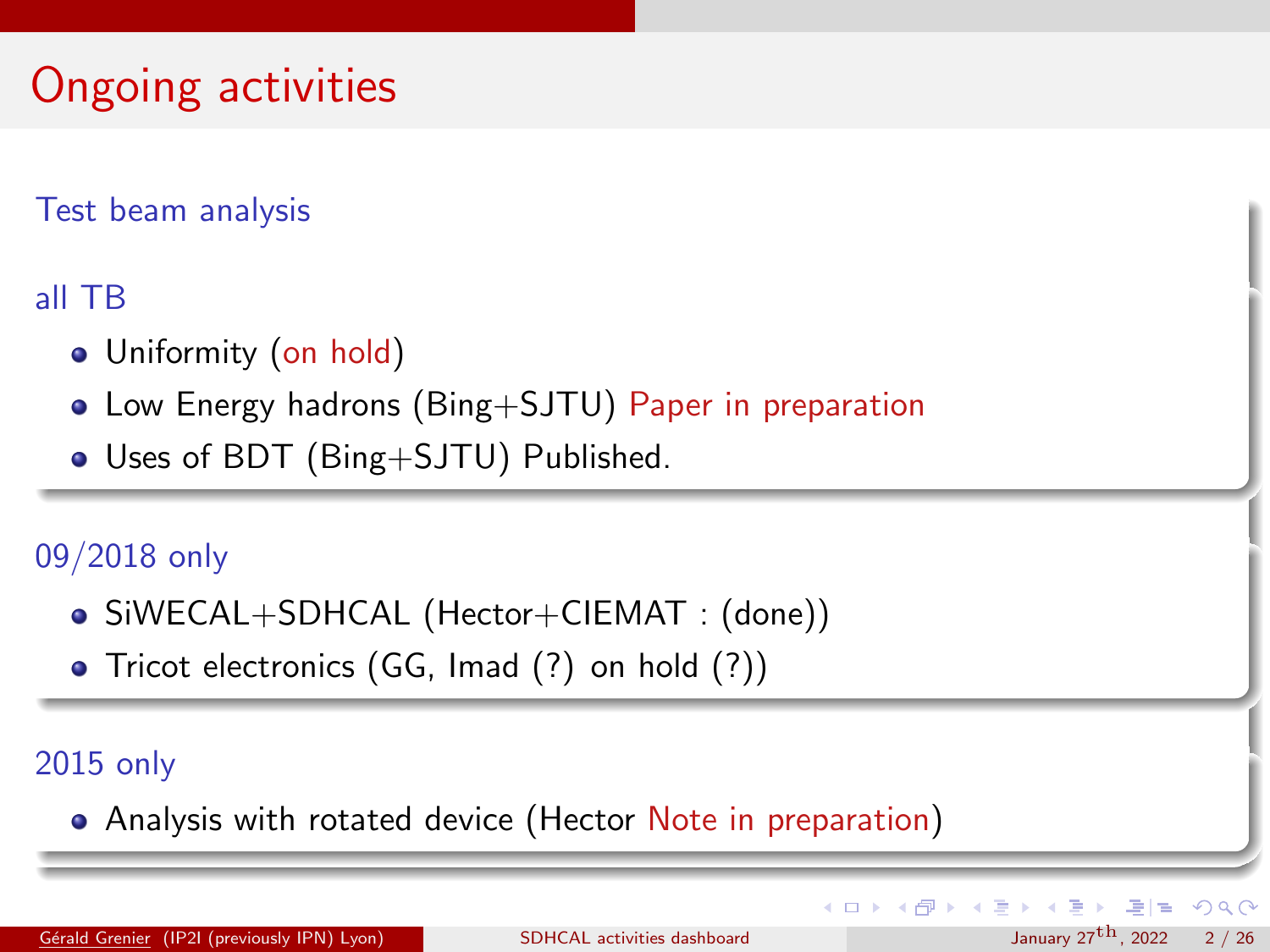# Ongoing activities

#### **Hardware**

- $2m^2$  GRPC+HR3 ASU+ new DIF (Lyon+ CIEMAT)
- Timing electronics (CMS muon for strip and SJTU for SDHCAL pads): board design.
- Cooling for CEPC (SJTU)
- SJTU lab (SJTU)

#### Simulation

- ILD SDHCAL simulation/reconstruction performance monitoring (Camilo, CIEMAT)+Guillaume
- Tricot simulation (on hold) participation from SJTU ?
- $\bullet$  Timing in simulation (developments by Guillaume Garillot  $\rightarrow$  Analysis by Imad)
- Prototype simulation upgrade (Multithreading, CEPC version, ...) (François)

K ロ ▶ K 個 ▶ K ヨ ▶ K ヨ ▶ (ヨ)도 Ю Q @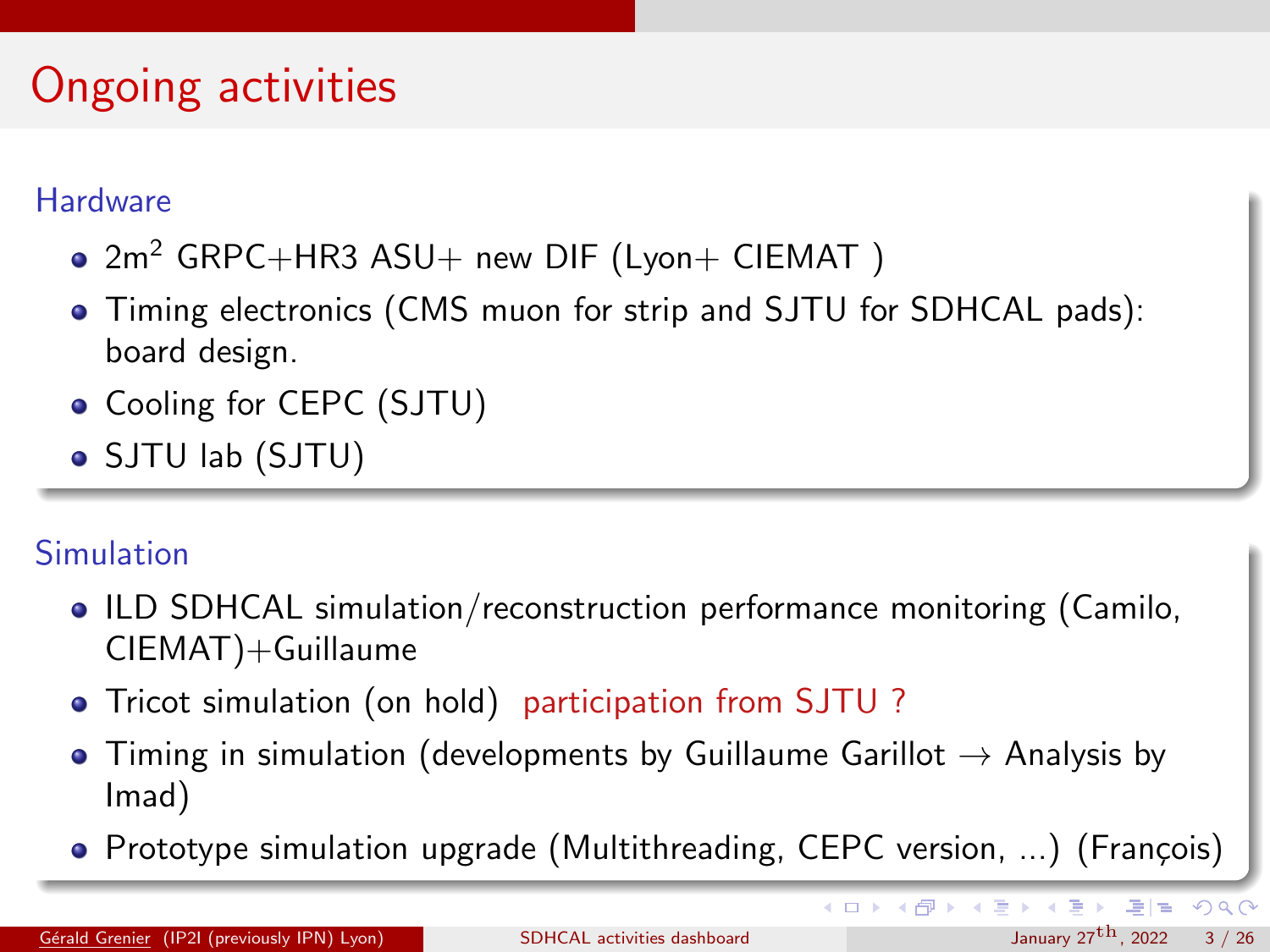# Ongoing activities

#### grid

• Learning how to run jobs on ILCdirac grid (Gérald)

#### **PFA**

- ArborPFA  $\rightarrow$  APRIL (Bo,  $\rightarrow$  GG).
- AMSTER : potential APRIL reclustering method (GG, on hold)
- Rand Index (GG, on hold)
- PFA with timing (IP2I, work in collaboration with LLR+IHEP)

#### **Digitisation**

- Incorporate GRPC response modelling to digitiser, (Clermont+Lyon).
- Evolution : tricot electronics, independence from Marlin (discussion started)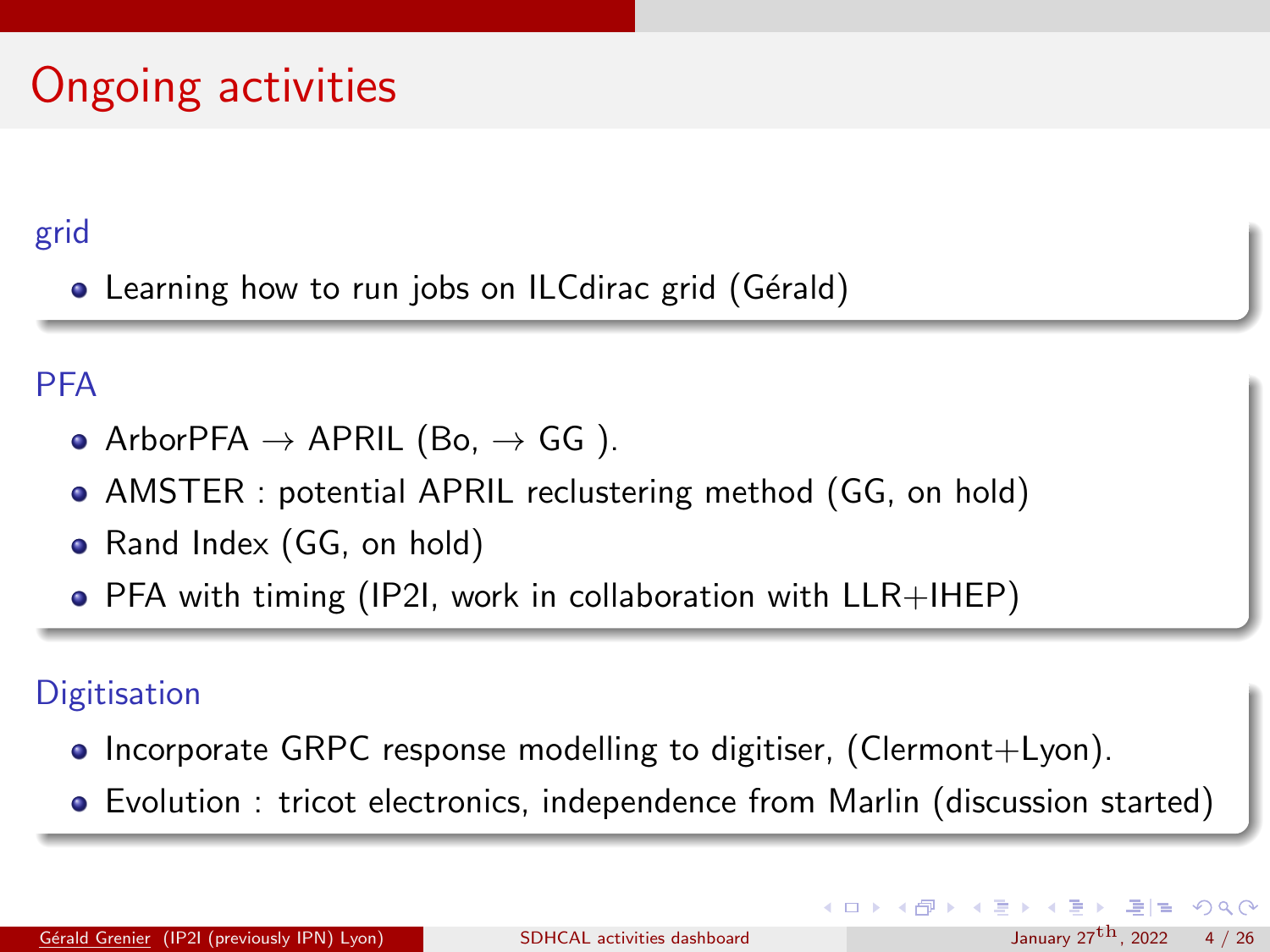#### ILD/CEPC Analysis

- $e^+e^- \to Z \to \text{jets}$  then  $e^+e^- \to ZH \to \text{jets}$  (CIEMAT)
- $e^+e^- \rightarrow \gamma \gamma VV$  (Bing did it for CEPC, Imad+ Guillaume for ILC)
- include FCC-ee also ?

K ロ ▶ K 個 ▶ K ヨ ▶ K ヨ ▶ (ヨ) = 19 Q Q Q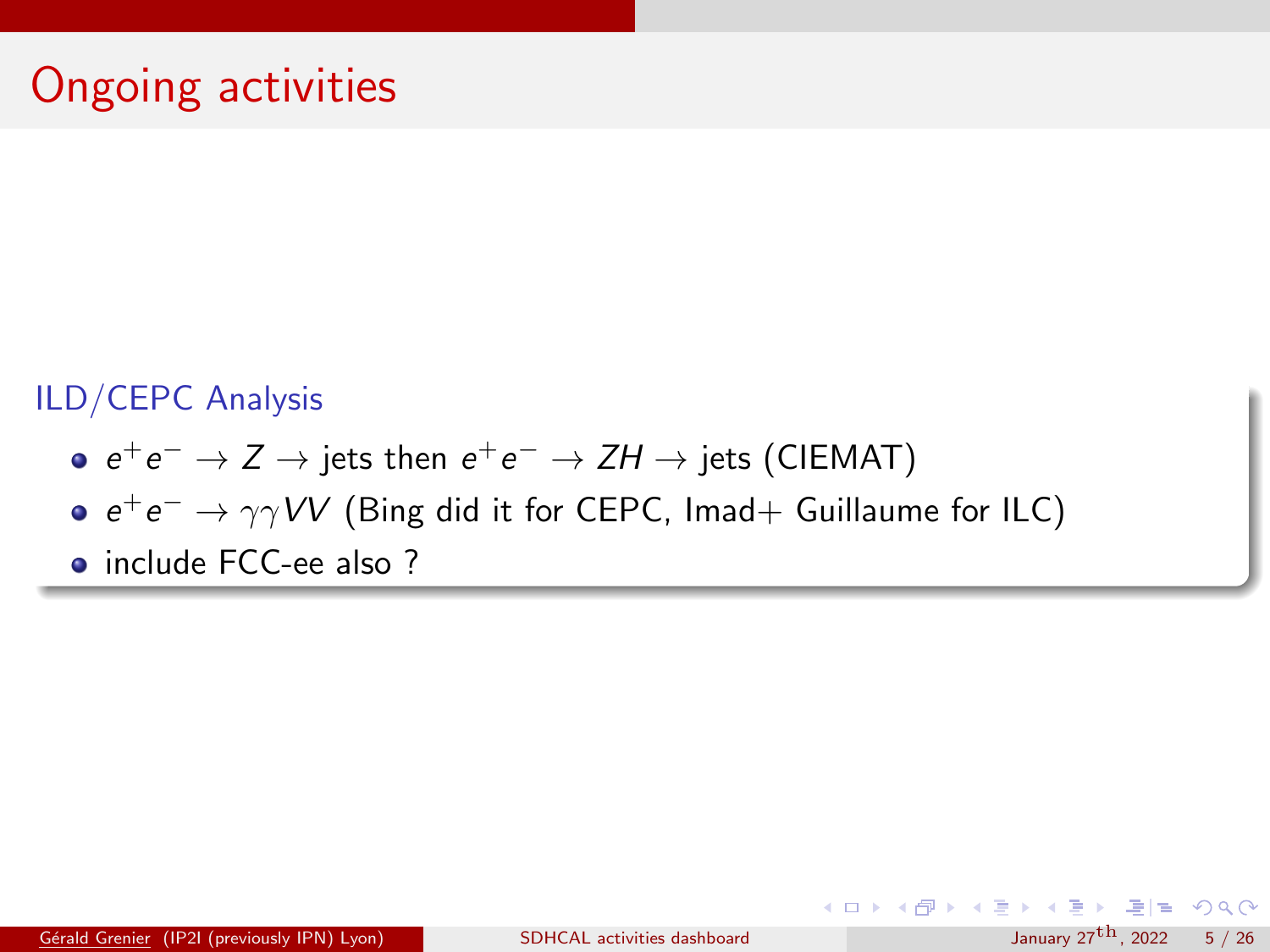- AIDAinnova has started on April Fools' Day( April  $1^{st}$  2021).
- Kick-off organised April 12-16, 2021 <https://indico.cern.ch/event/1003419>

#### Work Packages

- $\bullet$  PFA (ARTIC) : 50 k $\in$ (was EOI  $\#145$ ), in WP 12 Software, task 12.5, deliverable 12.4 (quite generic : provide working PFA)
- SDHCAL + electronics : 50 k€(was EOI #57 and EOI #58), in WP 7 Gaseous detectors for frontier science, task 7.2 and deliverable 7.1 (50 k $\in$ , Mary Cruz representative)

SDHCAL removed from high granularity calorimeter WP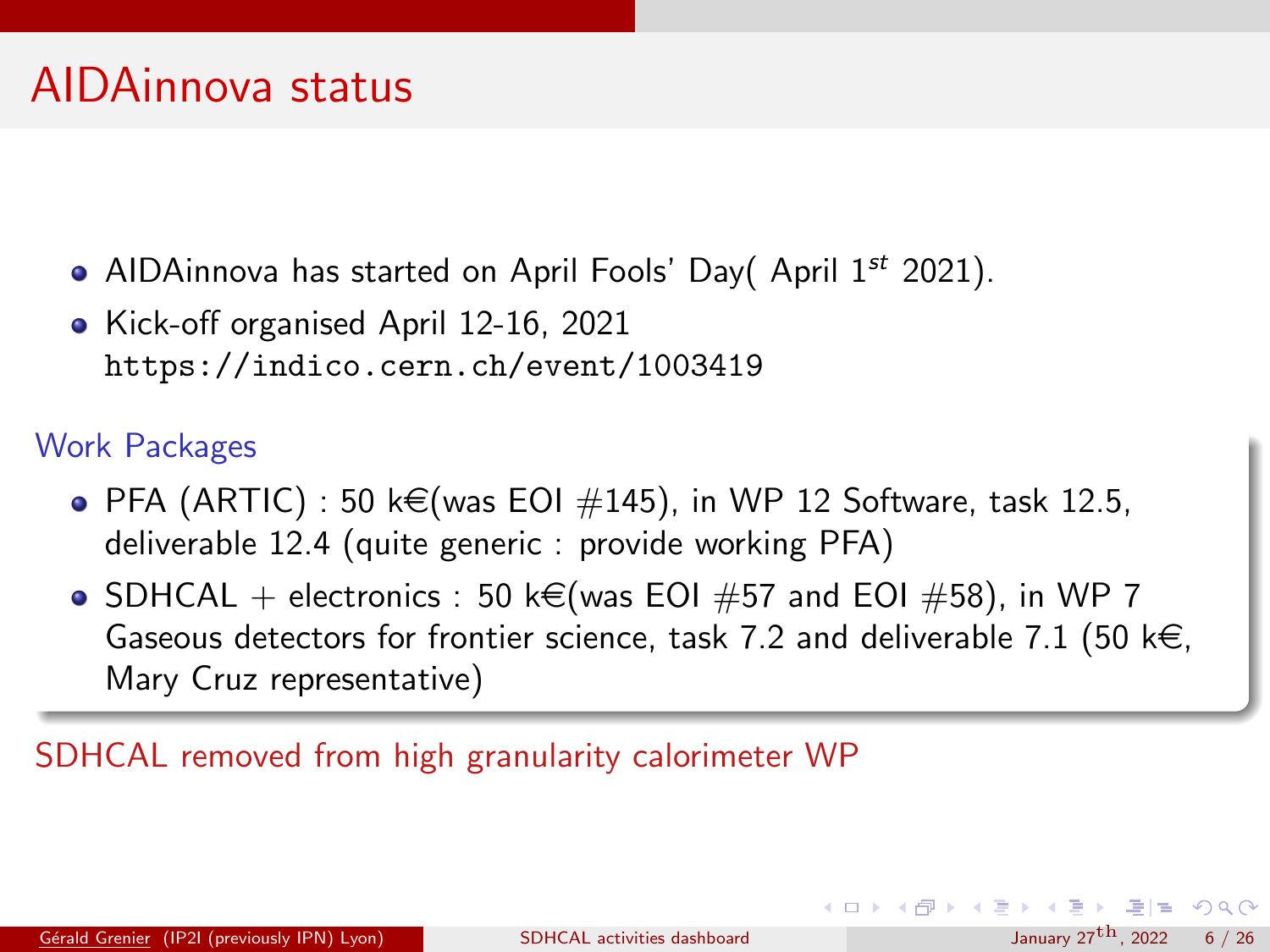### AIDAinnova task 7.2

task 7.2 : Multigap RPCs (MRPC) for fast timing and Eco-friendly gas mixtures for RPCs

- Developing and testing material (thin plates of low resistivity glass)
- Construction, characterization and test beam of small-size prototypes
- Construction of  $1x1$  m<sup>2</sup> prototypes with the new structure read-out plane for SDHCAL
- Test beam study of the shower time development in an SDHCAL, equipped with the prototype detectors
- **I** Identification and characterization of new gas mixture candidates Validation of the gas mixtures after large integrated charges at  $GIF++$

Deliverable 7.1: Characterization of the small size prototypes of MRPCs for fast timing and high rates in 24 months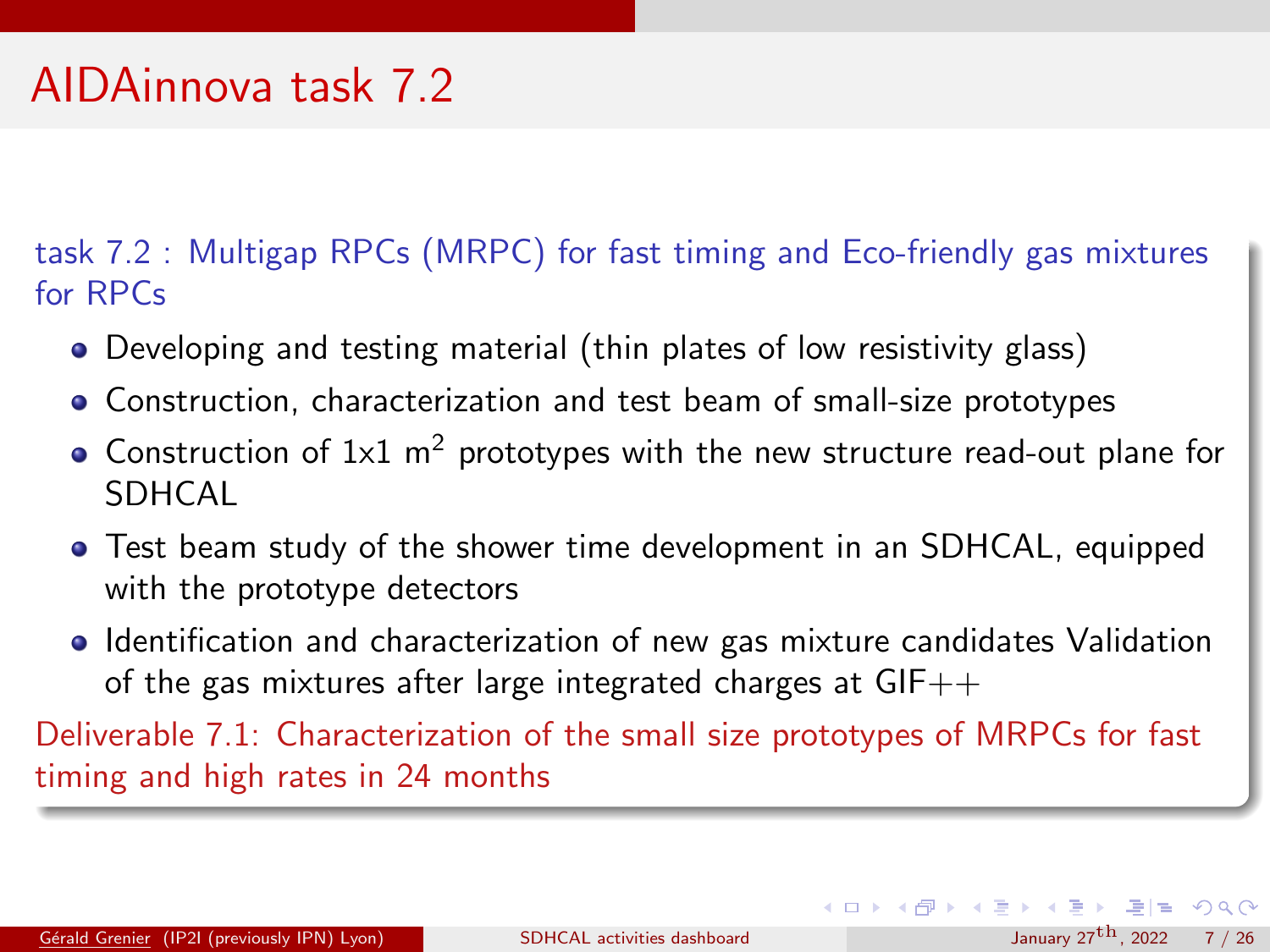### AIDAinnova task 12.5

#### task 12.5 : Particle Flow Reconstruction

- Advanced PFA algorithms for DUNE detectors using new readout technologies.
- PFA algorithm with particle ID for dual-readout calorimeters.
- Optimised APRIL PFA algorithm for hadronic jets (collaboration with Vincent Boudry, LLR).

Deliverable 12.4 New PFA prototypes (responsible Warwick university) Improved and documented particle flow algorithms, including machine learning based algorithms, available in the PandoraPFA toolkit, suitable for new readout technology detectors.

Meeting on June 24th <https://indico.cern.ch/event/1050262/>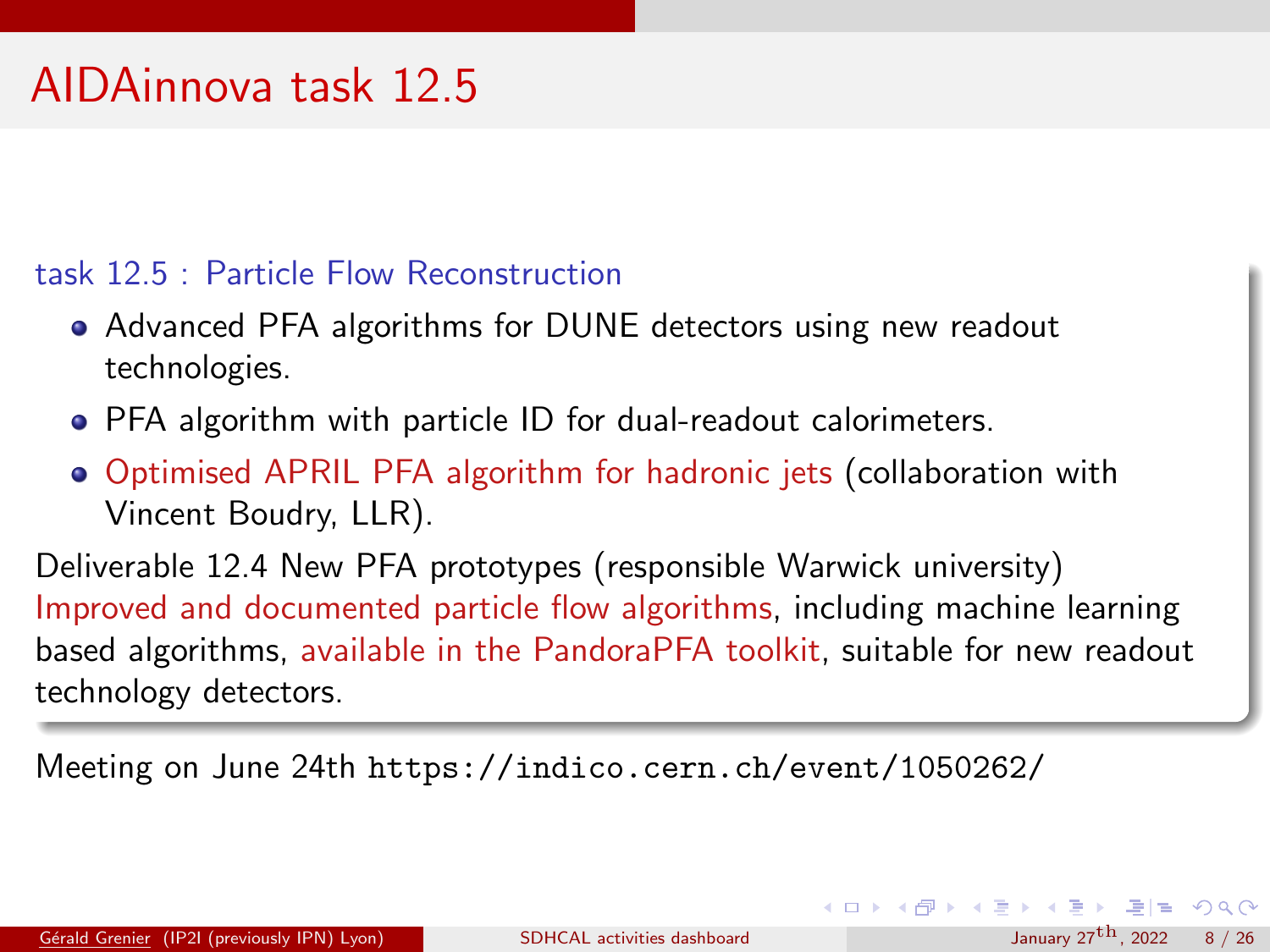### AIDAinnova kickoff

- WP3 : task 3.3 Sub-ns timing precision for EUDET, task 3.4 Common DAQ+monitoring (CERN mailing lists AIDAinnova-WP3@cern.ch)
- WP7 : task 7.2 5D SDHCAL, also eco Gas for RPC. (AIDAinnova-WP7@cern.ch, AIDAinnova-WP7-general@cern.ch)
- WP8 : calorimeters (AIDAinnova-WP8-General@cern.ch)
- WP11 : electronics (includes some OMEGA chips)
- WP12 : software : task 12.3 ML techniques for shower simulation, task 12.5 PFA. (AIDAinnova-WP12@cern.ch)
- WP 13 : call for extra innovative projects, deadline mid july : [https://indico.cern.ch/event/1003419/contributions/4273255/](https://indico.cern.ch/event/1003419/contributions/4273255/attachments/2226853/3772291/AIDAINNOVA-210415-krizan.pdf) [attachments/2226853/3772291/AIDAINNOVA-210415-krizan.pdf](https://indico.cern.ch/event/1003419/contributions/4273255/attachments/2226853/3772291/AIDAINNOVA-210415-krizan.pdf)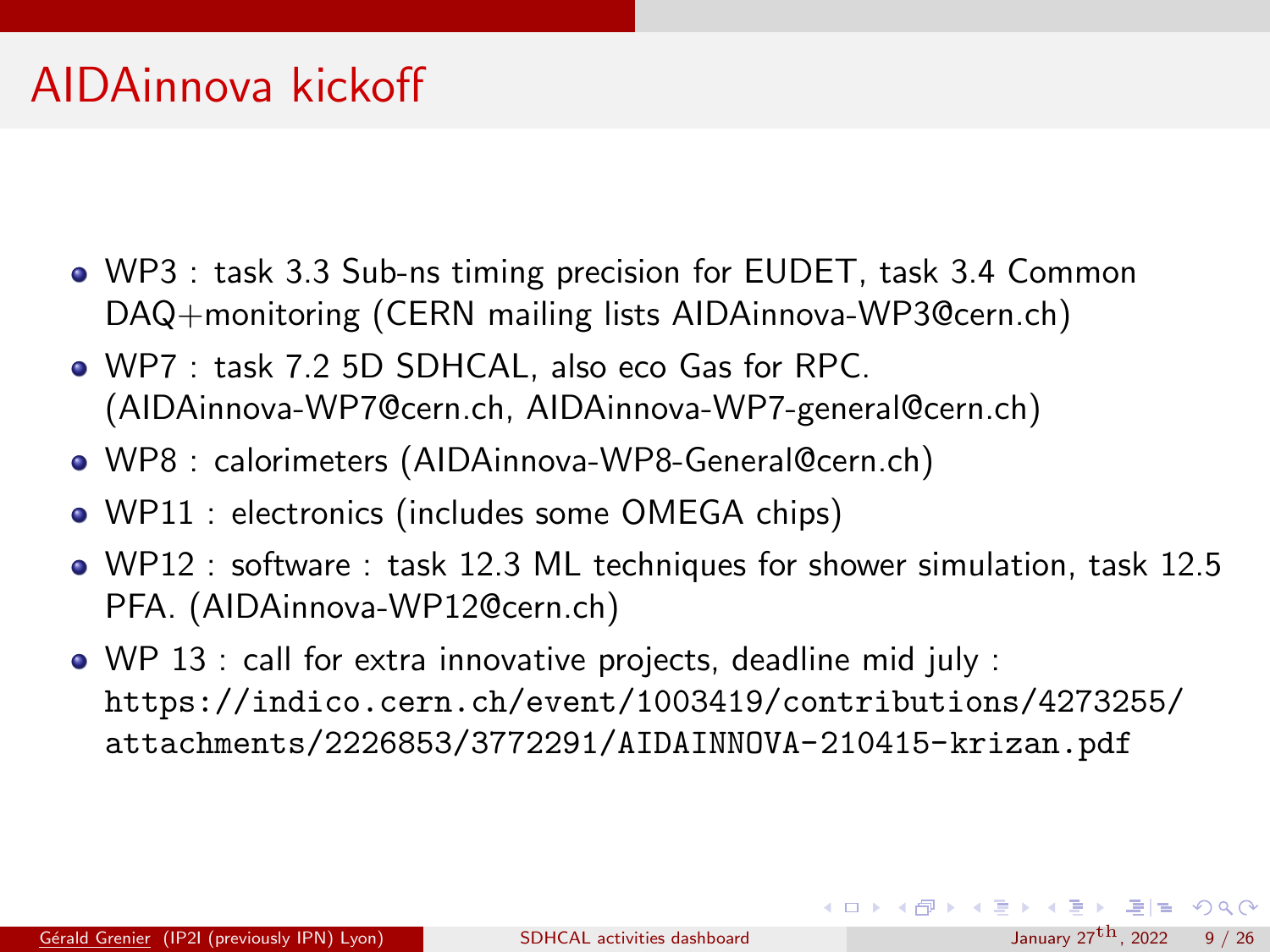### Published papers

#### Recent

SJTU+Lyon work : JINST 14 (2019) no.10, P10034 <http://inspirehep.net/record/1762795>.

- CHEF 2019 proceedings :
	- JINST 15 (2020) 05, C05016. <https://arxiv.org/abs/2002.09678>
	- JINST 15 (2020) 05, C05022.

<https://inspirehep.net/literature/1826123> 7 pages document available only on journal website.

There were 3 SDHCAL talks at CHEF 2019

BDT paper

- Published, D. Boumediene et al 2020 JINST 15 P10009. <https://inspirehep.net/literature/1790235>
- Preprint at <https://arxiv.org/abs/2004.02972>
- The mismatch between the paper and the CHEF 2019 proceeding is fixed in inspireHEP, in HAL and in CERN CDS (<http://cds.cern.ch/record/2715408> and <http://cds.cern.ch/record/2743482>)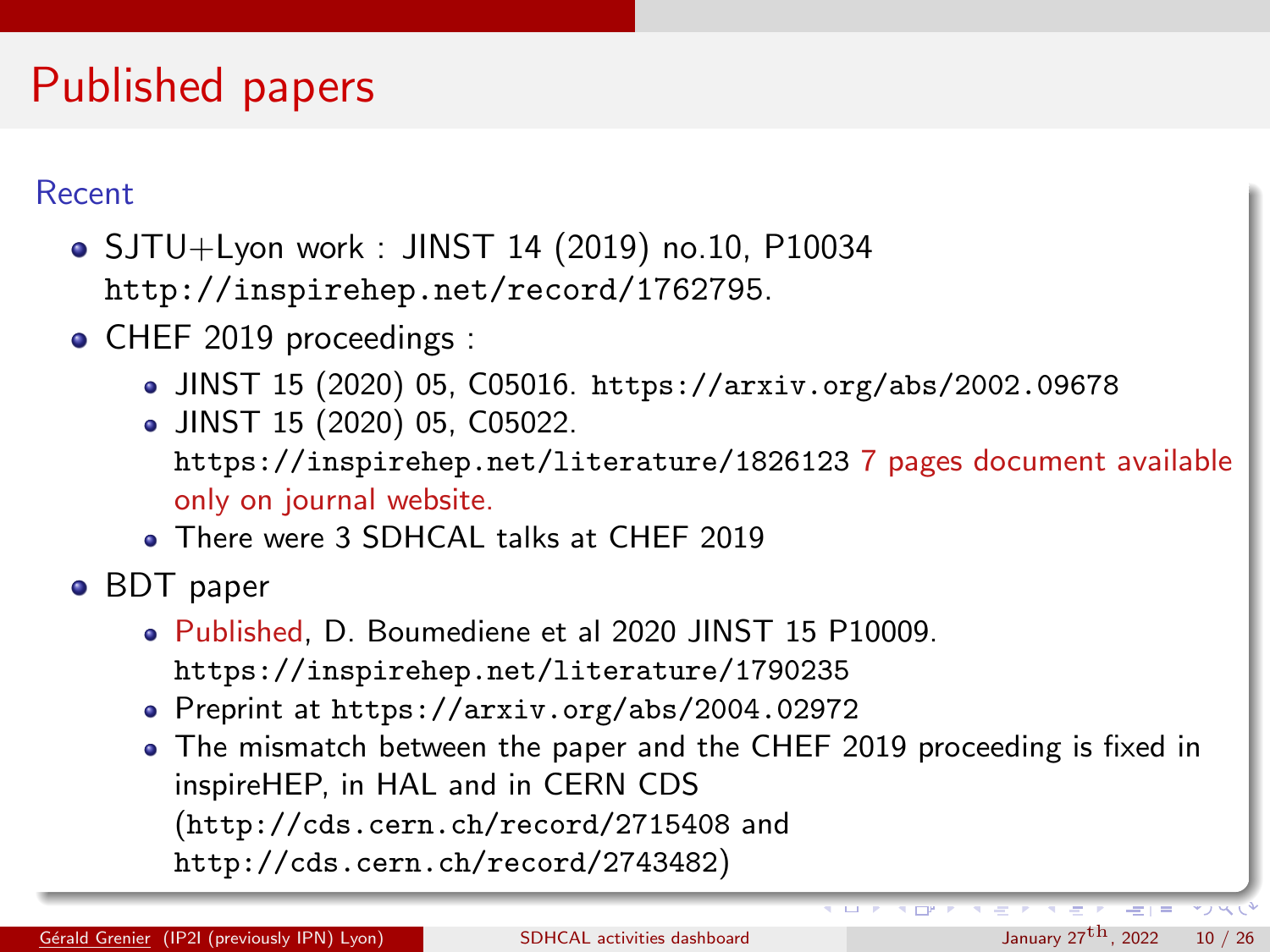### **Publications**

#### Papers, short term

• Bing Current analysis of test beam data on low energy hadrons (direct CALICE paper, no note), CALICE Paper032 EB=Fouz, Cvach, Simon (same as BDT paper).

#### Notes in preparation

- Bo: APRIL PFA (on hold, Bo got a position in a chinese university)
- Hector : analysis with rotated devices.
- GRPC uniformity from test beam data (on hold).
- More on GRPC response modeling by Clermont (Note under CALICE EB review. CALICE wide circulation soon.)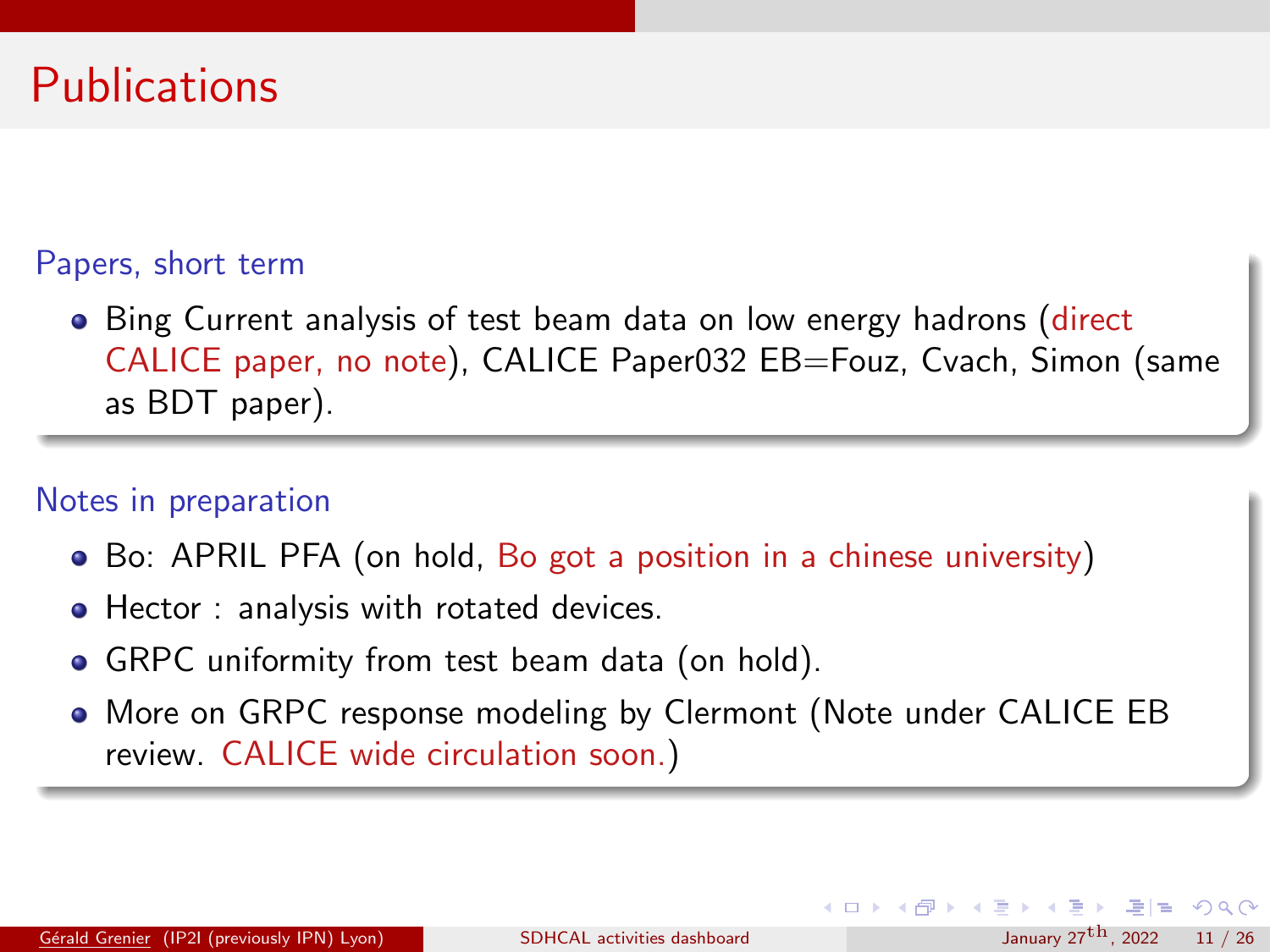#### Recent workshops

2021 CEPC international workshop, November 8-12, online <https://indico.ihep.ac.cn/event/14938/>

#### Coming workshops

- FCC Physics, Experiments & Detectors workshop in Liverpool, February 7-11, 2022, <https://indico.cern.ch/event/1066234/>
- 3rd CEPC Workshop EU Edition, May 4-7, Marseille, postponed to spring 2022 <https://indico.in2p3.fr/event/20053/>
- LCWS 2022 in spring

イロト イ押 トイヨ トイヨト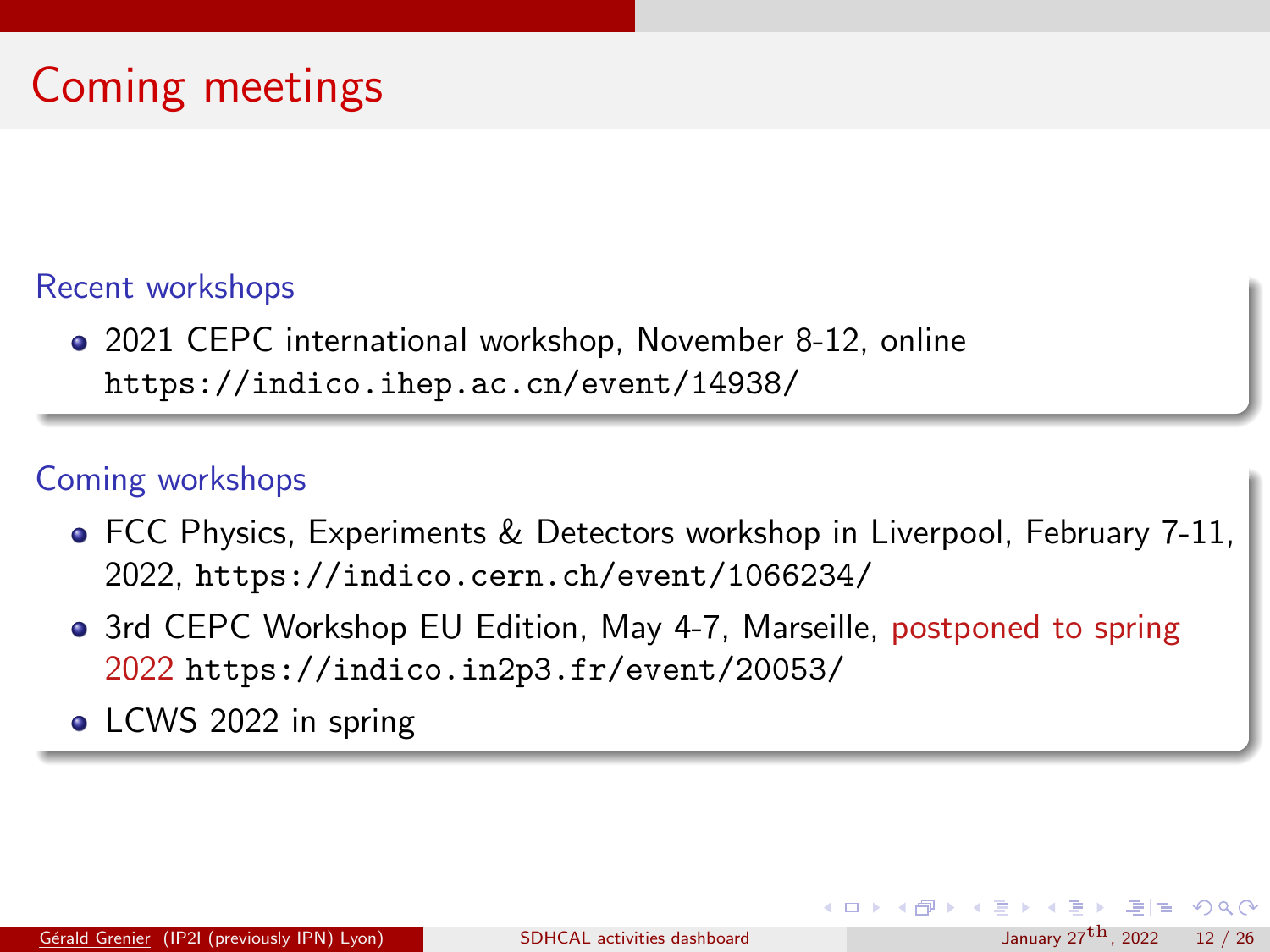# Coming conferences

#### Past

- PANIC 2020  $\rightarrow$  PANIC 2021 September 5-10 2021, Lisbon, Portugal, <https://indico.lip.pt/event/592/> One SDHCAL talk, proceeding submitted
- Pico-second timing detectors, September 9-11, 2021 Zurich, Switzerland. <https://indico.cern.ch/event/861104/>.
- Also one talk given to IEEE conference (Imad).

#### Abstract closed

Vienna Conference on Instrumentation 2022, February 21-25, 2022, Vienna <https://vci2022.hephy.at/>

 $4$  ロ )  $4$   $\overline{m}$  )  $4$   $\overline{m}$  )  $4$   $\overline{m}$  )  $4$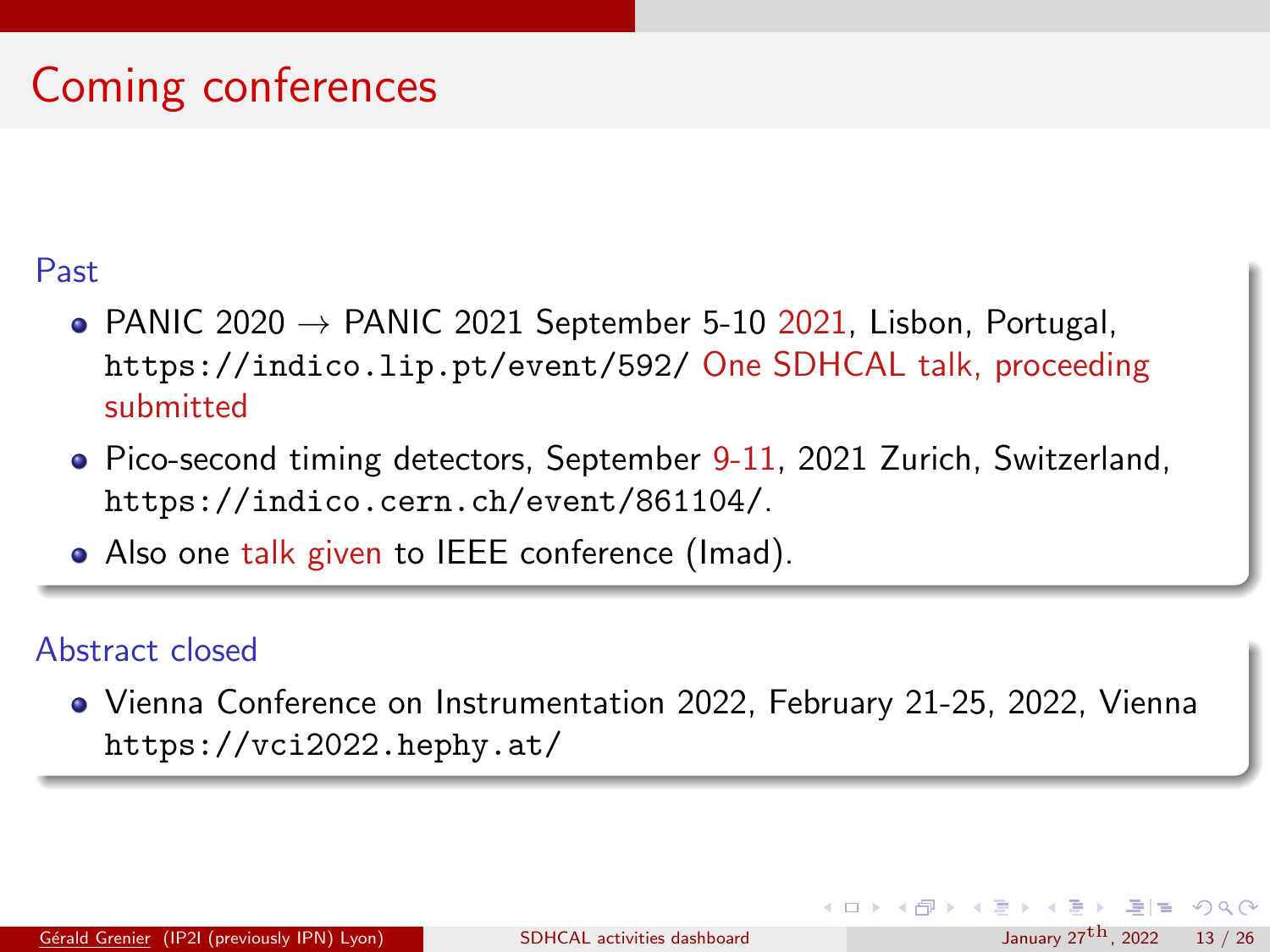# Coming conferences (more)

#### Open to abstract

- PISA meeting on Advanced Detector 2021, May 23-29 2021, Elba, Italy, <https://www.pi.infn.it/pm/> abstract : 12/1/2021 to 02/20/2022
- $\bullet$  CALOR2020  $\rightarrow$  CALOR2021  $\rightarrow$  CALOR2022, May 16-20 2022, Sussex, UK, <https://indico.cern.ch/event/847884/> (abstract 12/6/21 to 03/11/22)
- ICHEP 2022, July 6-13, 2022, Bologna, Italy, <https://www.ichep2022.it/>. Abstract open up to 03/31/2022

#### postponed conferences

HEPChile2021, January 4-8 2021, Valparaiso,Chile, <https://indico.cern.ch/event/698387/> (POSTPONED to 2022)

K ロ ▶ K 個 ▶ K ヨ ▶ K ヨ ▶ (ヨ)도 19 Q @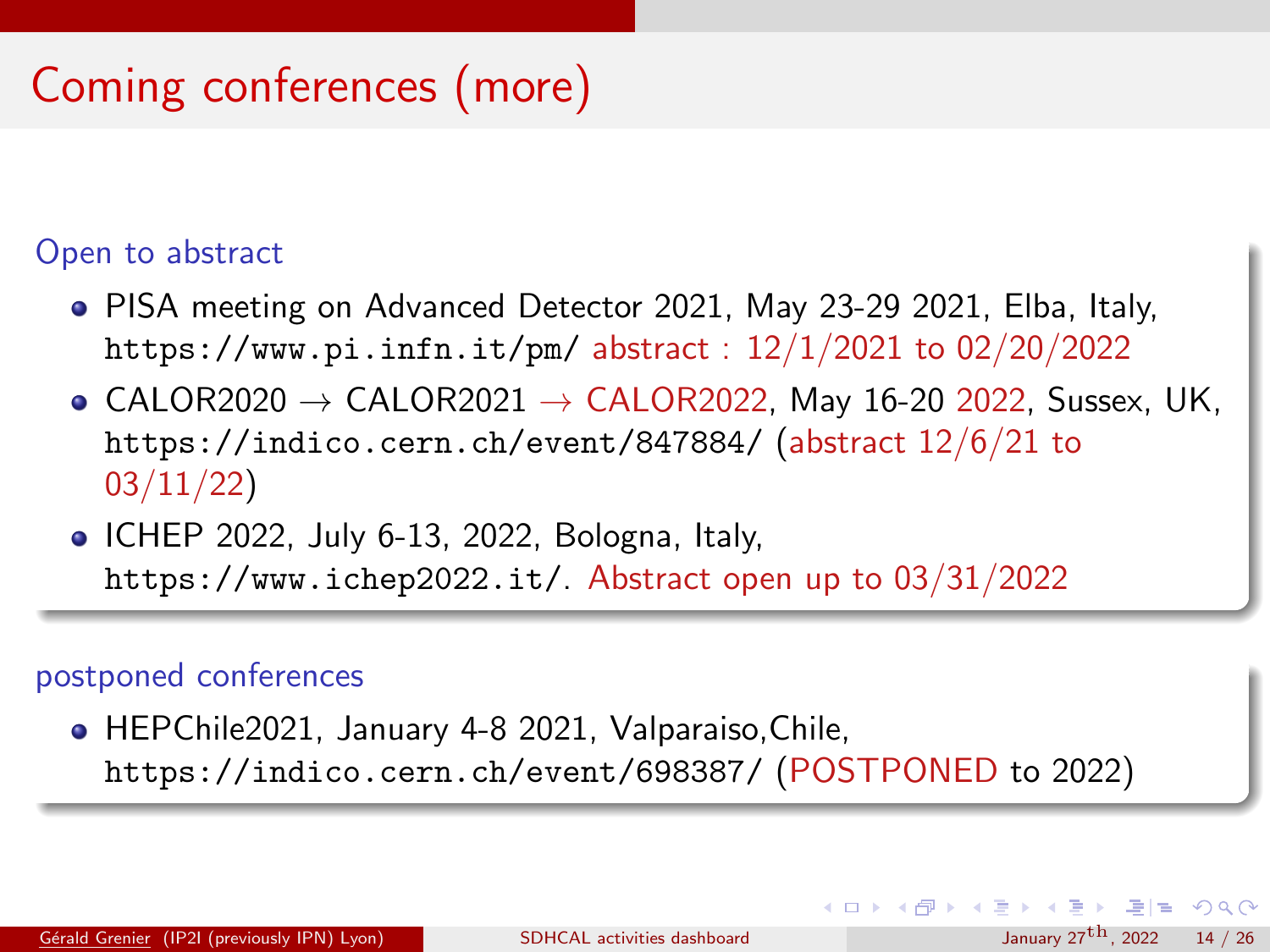# Coming conferences (more)

#### Announced date

- PIC 2022, September 2022, Tbilisi, Georgia.
- ACAT 2022, Bari, Italy, 24-28 October 2022 <https://indico.cern.ch/event/1106990/>
- Lepton Photon 2023, July 17-21 2023, Melbourne, Australia.
- EPS-HEP 2023, August 21-25 2023, Hamburg, Germany. <https://www.eps-hep2023.eu/>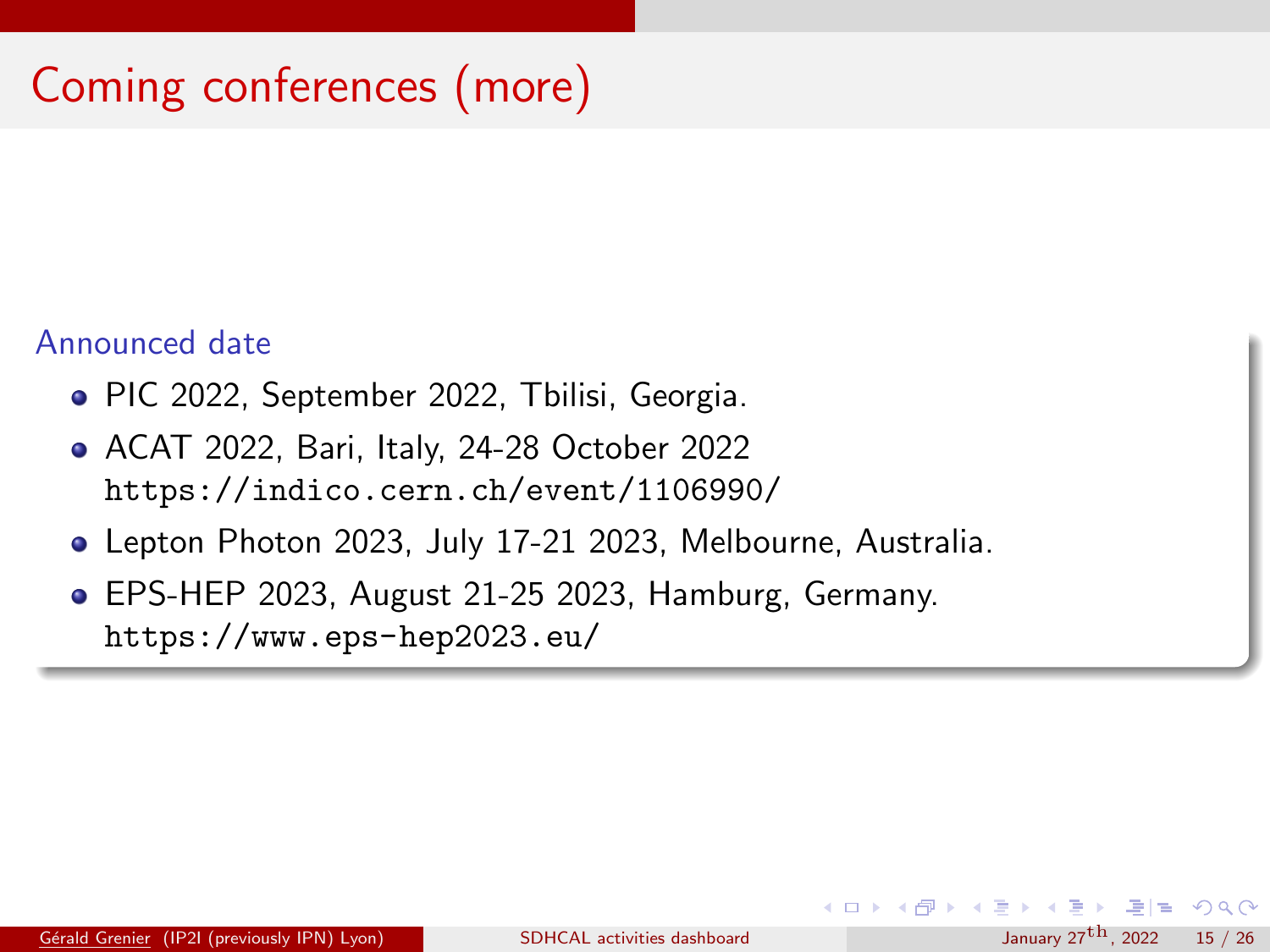### ILC Analysis tutorials

- ILC analysis with Delphes and miniDST, June 23, 2021, 3:30pm, online, <https://agenda.linearcollider.org/event/9264/>
- Introduction to iLCSoft, July 21, 2021, 3:30pm, online, <https://agenda.linearcollider.org/event/9272/>
- **Jet flavor identification with LCFIPlus, August 18, 2021, 3:30pm, online,** <https://agenda.linearcollider.org/event/9318/>
- SGV fast simulation October 13, 2021, 3:30pm, online, <https://agenda.linearcollider.org/event/9394/> Simulation à Grande Vitesse works on ubuntu 20 only
- Next on PFA, no date yet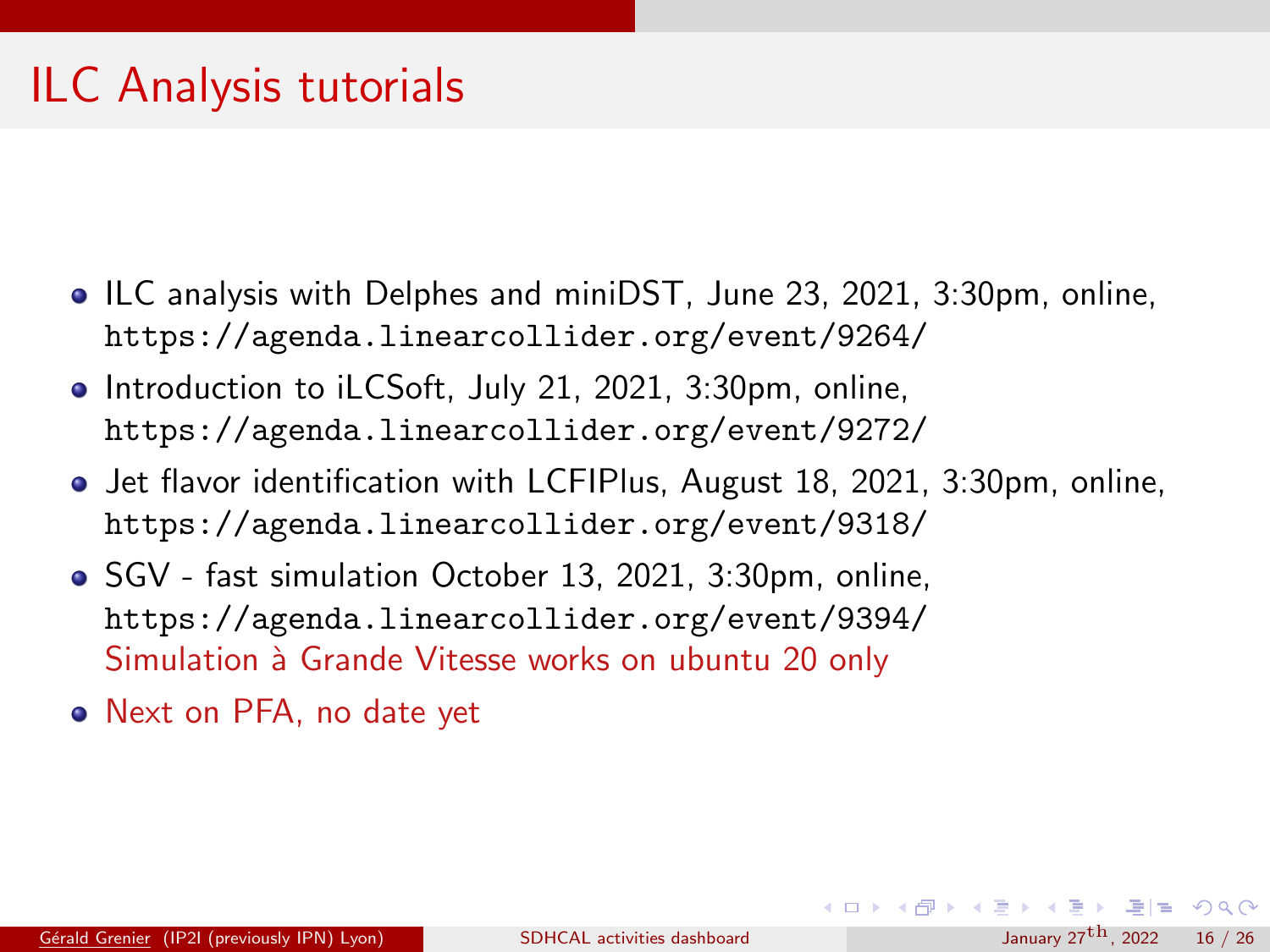#### <span id="page-16-0"></span>News from autumn 2019 CALICE Meeting

Message from Roman. Clean/update the CALICE twiki page. <https://twiki.cern.ch/twiki/bin/view/CALICE/SdHCal>

Gérald Grenier (IP2I (previously IPN) Lyon) [SDHCAL activities dashboard](#page-0-0) January  $27^{\text{th}}$  $27^{\text{th}}$  $27^{\text{th}}$  $27^{\text{th}}$  $27^{\text{th}}$ , 2022 17 / 26

 $E|E$   $\Omega$ 

 $4$  ロ )  $4$   $\overline{m}$  )  $4$   $\overline{m}$  )  $4$   $\overline{m}$  )  $4$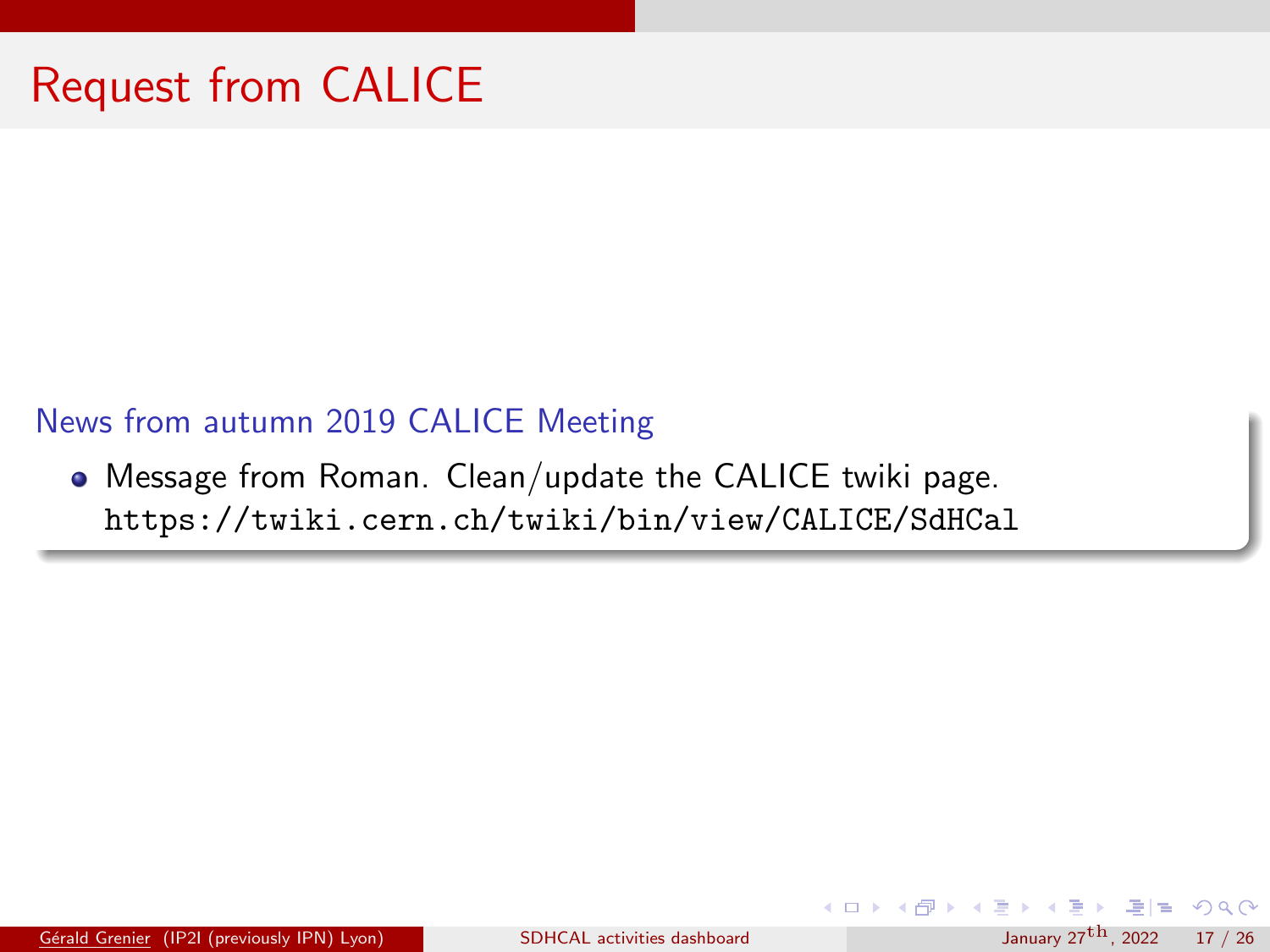# <span id="page-17-0"></span>ILD regular meetings

#### ILD group meeting

- No meeting planned yet
- indico category <https://agenda.linearcollider.org/category/243/>

#### ILD Analysys/software meeting January 19th

- <https://agenda.linearcollider.org/event/9512/>
- Some conveners changes in software working group
- **•** Strange quark yukawa coupling in ILD "Won't be worse than T times SM prediction".
- Various ways to measure the time of a calorimeter cluster.

#### ILD Analysys/software next meeting February 2nd

- <https://agenda.linearcollider.org/event/9513/>
- next to next february 16th <https://agenda.linearcollider.org/event/9514/>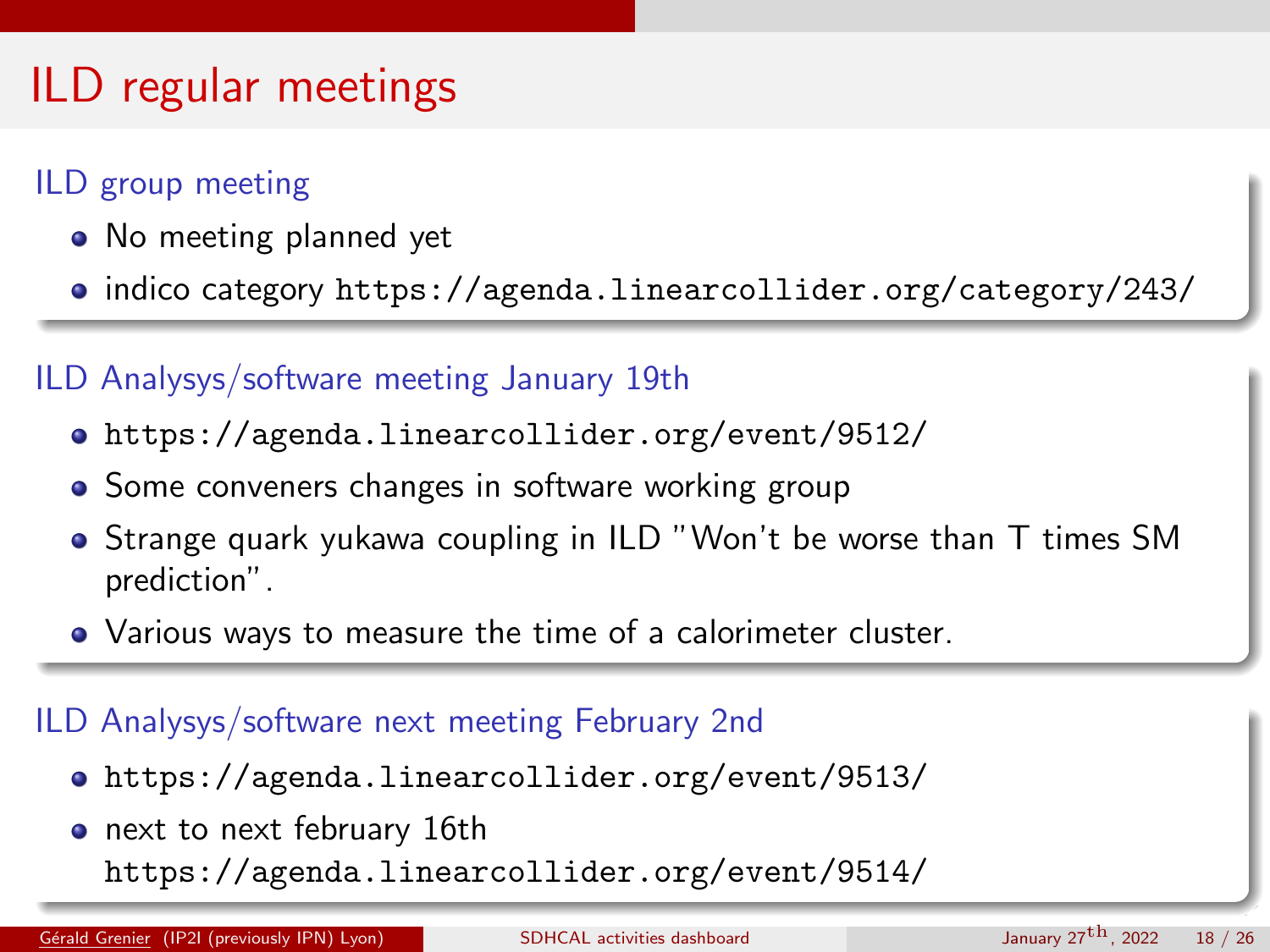# <span id="page-18-0"></span>FCC and CEPC meetings

#### FCC-ee physics performance meeting

- Category <https://indico.cern.ch/category/12894/>
- Next meeting not planned.

#### FCC physics meetings

- Category <https://indico.cern.ch/category/5307/>
- Next meeting not planned.

Equivalent CEPC meetings are private

#### CEPC days next January 29th

<https://indico.ihep.ac.cn/event/16011/>

 $4$  ロ )  $4$   $\overline{m}$  )  $4$   $\overline{m}$  )  $4$   $\overline{m}$  )  $4$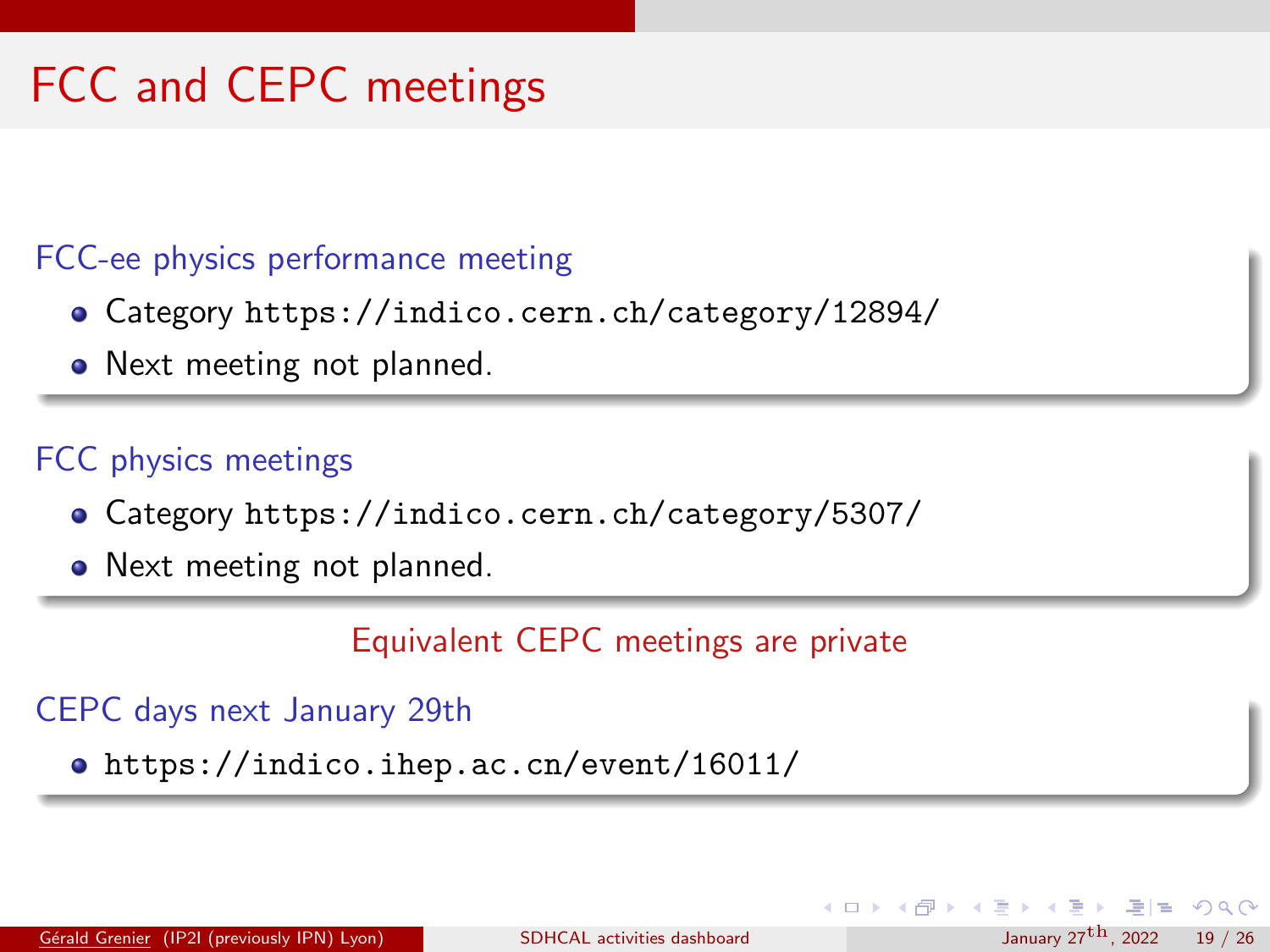# IDT WG3 Physics meeting

#### Open meeting on November 11th

<https://agenda.linearcollider.org/event/9351/>

#### Open meeting on December 16th

<https://agenda.linearcollider.org/event/9352/>

#### Open meeting on January 13th Canceled

<https://agenda.linearcollider.org/event/9353/>

#### Open meeting on February 10th

<https://agenda.linearcollider.org/event/9354/>

K □ ▶ K 何 ▶ K 글 ▶ K 글 ▶ \_글[날, K) Q (^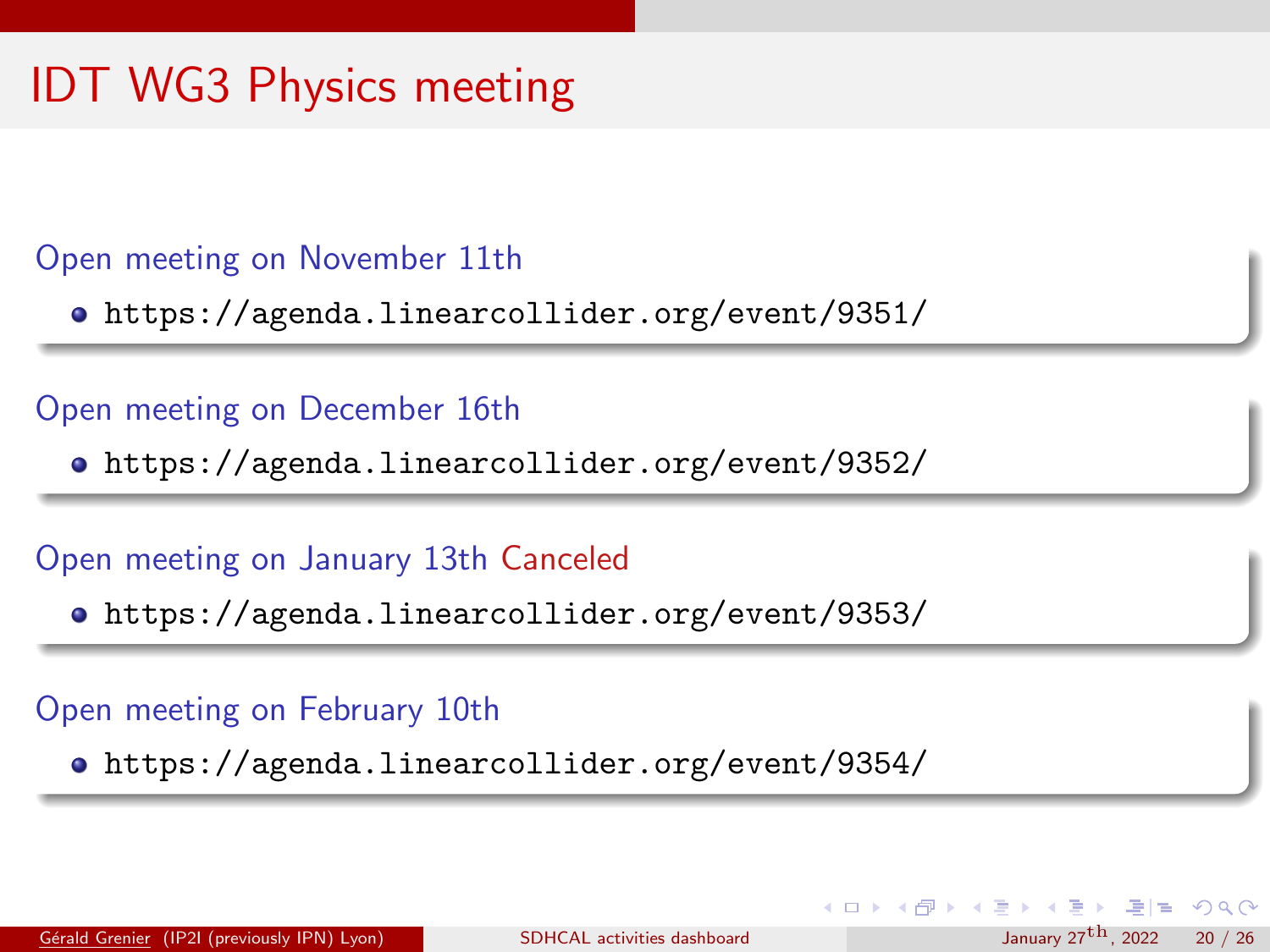### MC mass production files

#### situation

- Overlay bug corrected MC production. Samples have been produced :
	- single muons and  $\mathsf{K}_{\mathsf{L}}^0$  :  $\mathtt{https://ild.ngt.ndu.ac.jp/elog/dbd-prod/467}$  $\mathtt{https://ild.ngt.ndu.ac.jp/elog/dbd-prod/467}$  $\mathtt{https://ild.ngt.ndu.ac.jp/elog/dbd-prod/467}$
	- inclusive higgs decay of qqH process : <https://ild.ngt.ndu.ac.jp/elog/dbd-prod/468>

 $4$  ロ )  $4$   $\overline{m}$  )  $4$   $\overline{m}$  )  $4$   $\overline{m}$  )  $4$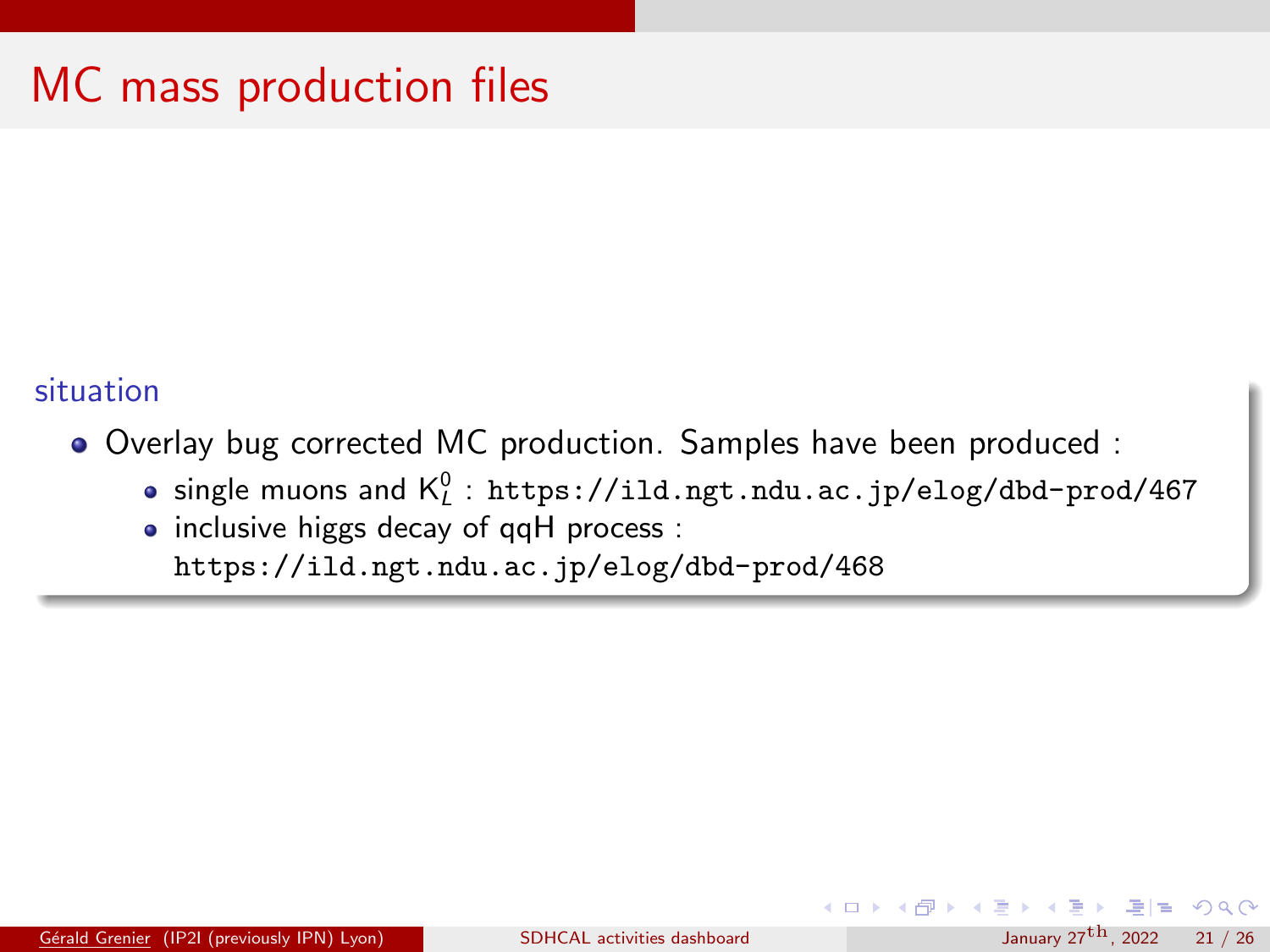### Snowmass 2021 restarted

Snowmass process has restarted

Full process

- Snowmass day, September 24, 2021 <https://indico.fnal.gov/event/50538/>
- Next event : summer meeting 2022, July 17-26, 2022 <https://indico.fnal.gov/event/22303/>

#### Energy frontier workshop

- Restart, September 2021 <https://indico.fnal.gov/event/49756/>
- Next event : March 28, April 1, 2022 <https://indico.fnal.gov/event/52465/>

K □ ▶ K 何 ▶ K 글 ▶ K 글 ▶ \_글[날, K) Q (^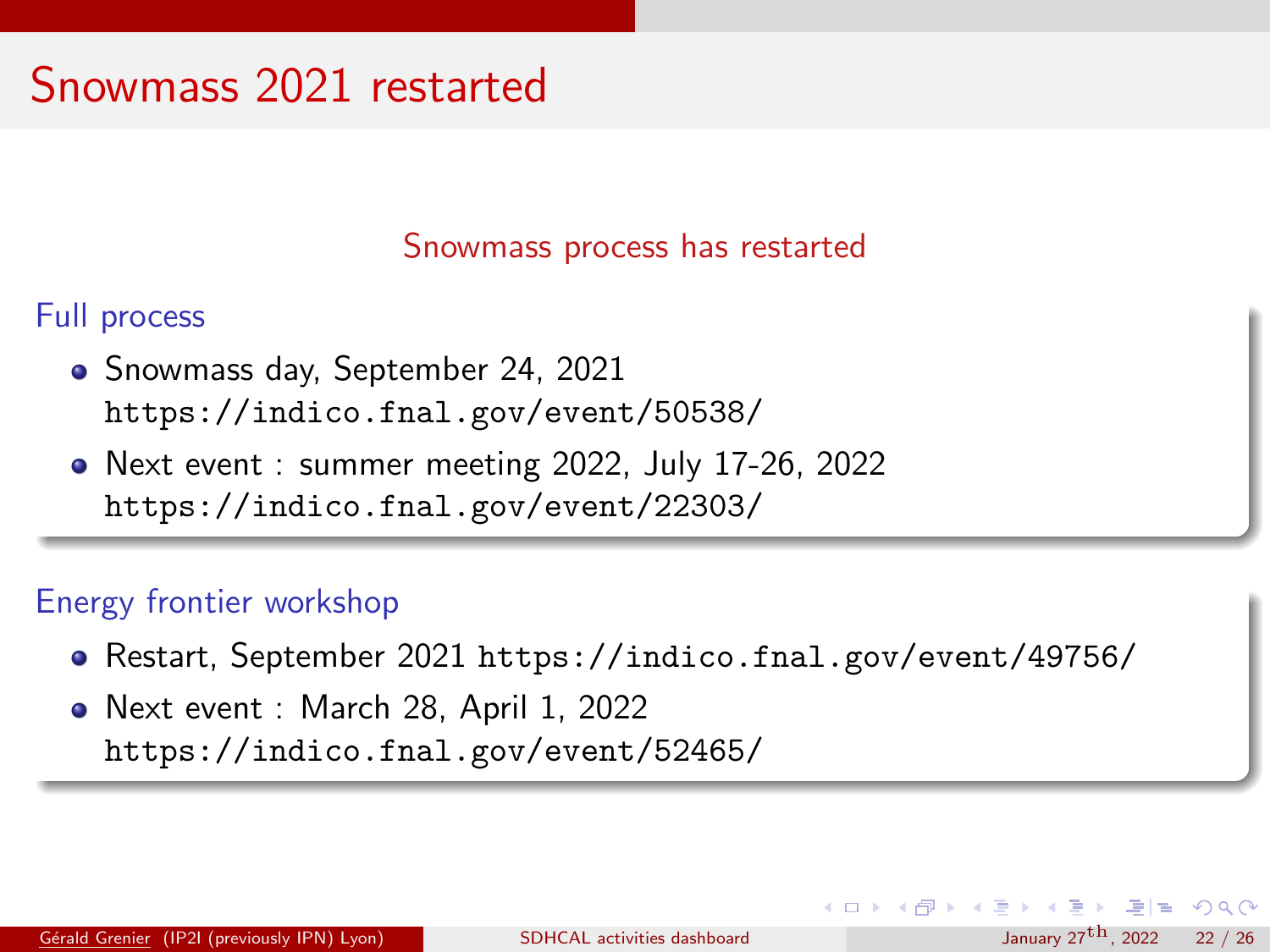# Snowmass 2021 (previous items)

- American particle physics strategy update
- Currently discussed in all future collider projects.
- ILD preparation : LOI, simplified ilcsoft, delphesILC card <http://ilcsnowmass.org/>
- Energy Frontier workshop was held July 20-22 <https://indico.fnal.gov/event/43963/overview>
- Process planning meeting Oct 5-8, <https://indico.fnal.gov/event/44870/overview>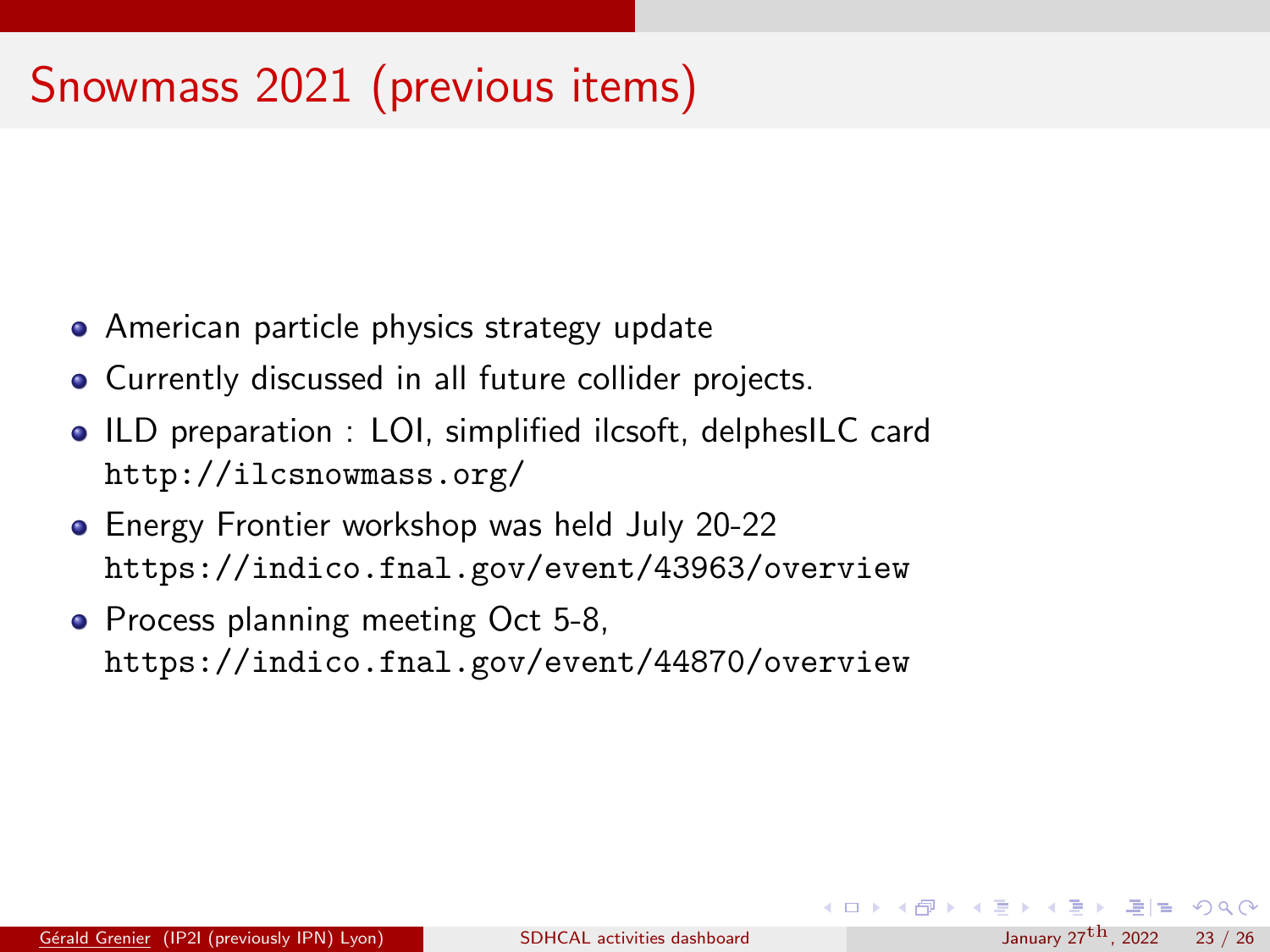# Snowmass 2021 and CALICE

Input for the Instrumentation Frontier <https://snowmass21.org/instrumentation/start>

- Dominant themes for calorimetry : High granularity, Dual Readout, PFA, timing
- CALICE has submitted not 6 but 10 proposals <https://agenda.linearcollider.org/event/8647/>
	- Timing-SDHCAL (Imad)
	- Generic R&D on timing layer in calorimeters (Frank Simon)
	- **Scintillator Strip ECAL**
	- SiW ECAL
	- Common compact readout for CALICE calorimeters (for ILD option 1) (Katja, Roman, Taikan)
	- AHCAL (Katja, Felix)
	- High granularity crystal ECAL.
	- DHCAL (José).
	- ALICE FoCal improved.
	- New sensors for SiW ECAL.

K ロ ▶ K 個 ▶ K ヨ ▶ K ヨ ▶ (ヨ) = 19 Q Q Q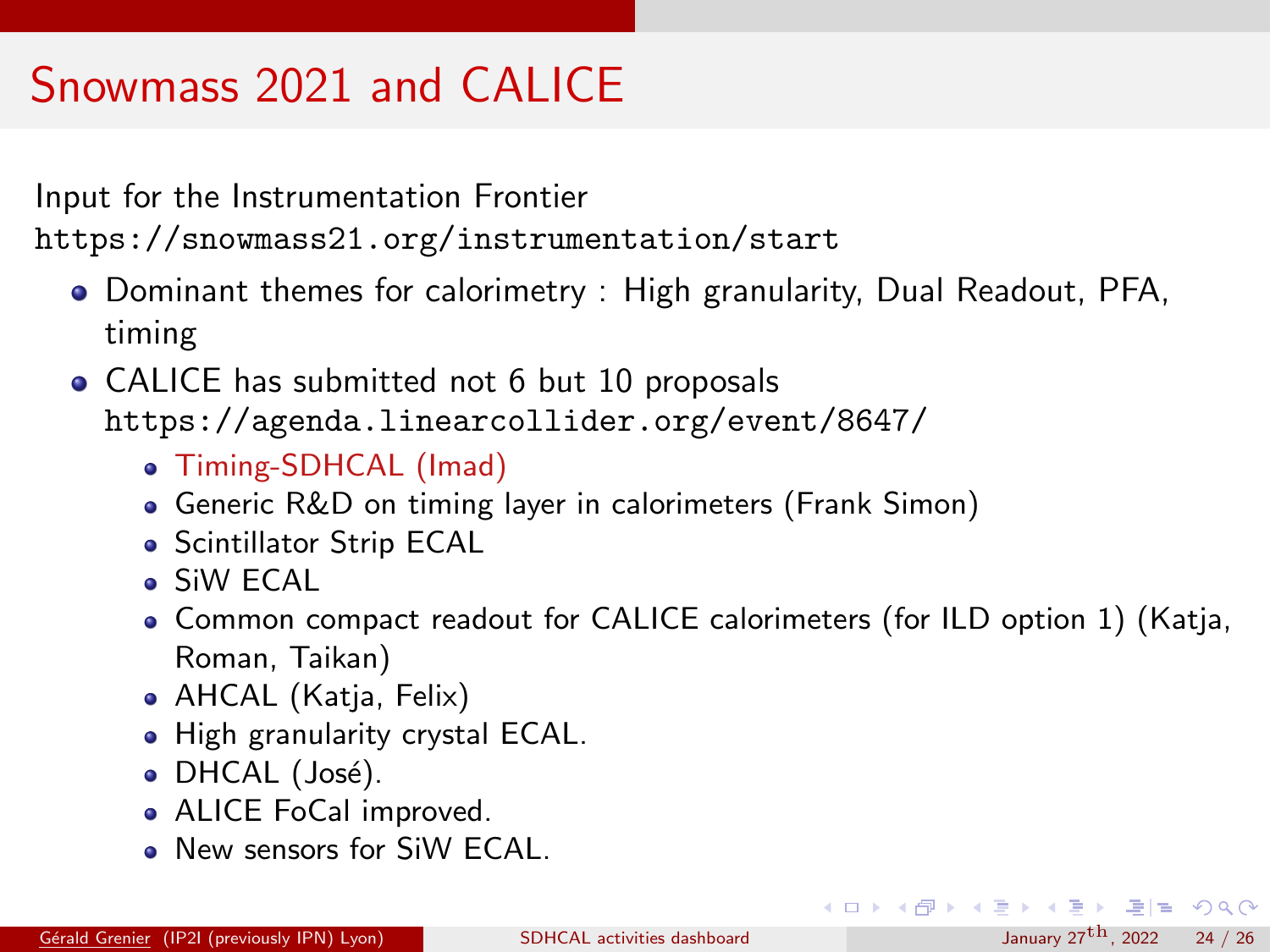### News from our data

#### Our data on DIRAC will need to be moved : IP2I end of grid support

- Our test beams data have been transferred from grid catalogue LFC to DIRAC catalogue and to CERN eos.
- CERN files on EOS have been copied in 2018 from NAS or recently from the path LFC  $\rightarrow$  DIRAC  $\rightarrow$  CERN eos.
- Checksum on files : CERN eos files that were on LFC are identical to those in DIRAC and LFC except for 6 files.
- These 6 files were copied in 2018, they are identical between LFC and DIRAC (likely they were badly transferred to LFC)
- These 6 files are from SPS AugSep2012 ( DHCAL 715572 I0 0.slcio, DHCAL 715572 I1 0.slcio, DHCAL 715572 I2 0.slcio, DHCAL 715572 I3 0.slcio, DHCAL 715573 I0 0.slcio, DHCAL\_715651\_I0\_0.slcio)
- **a** The test beam data in LFC have been deleted.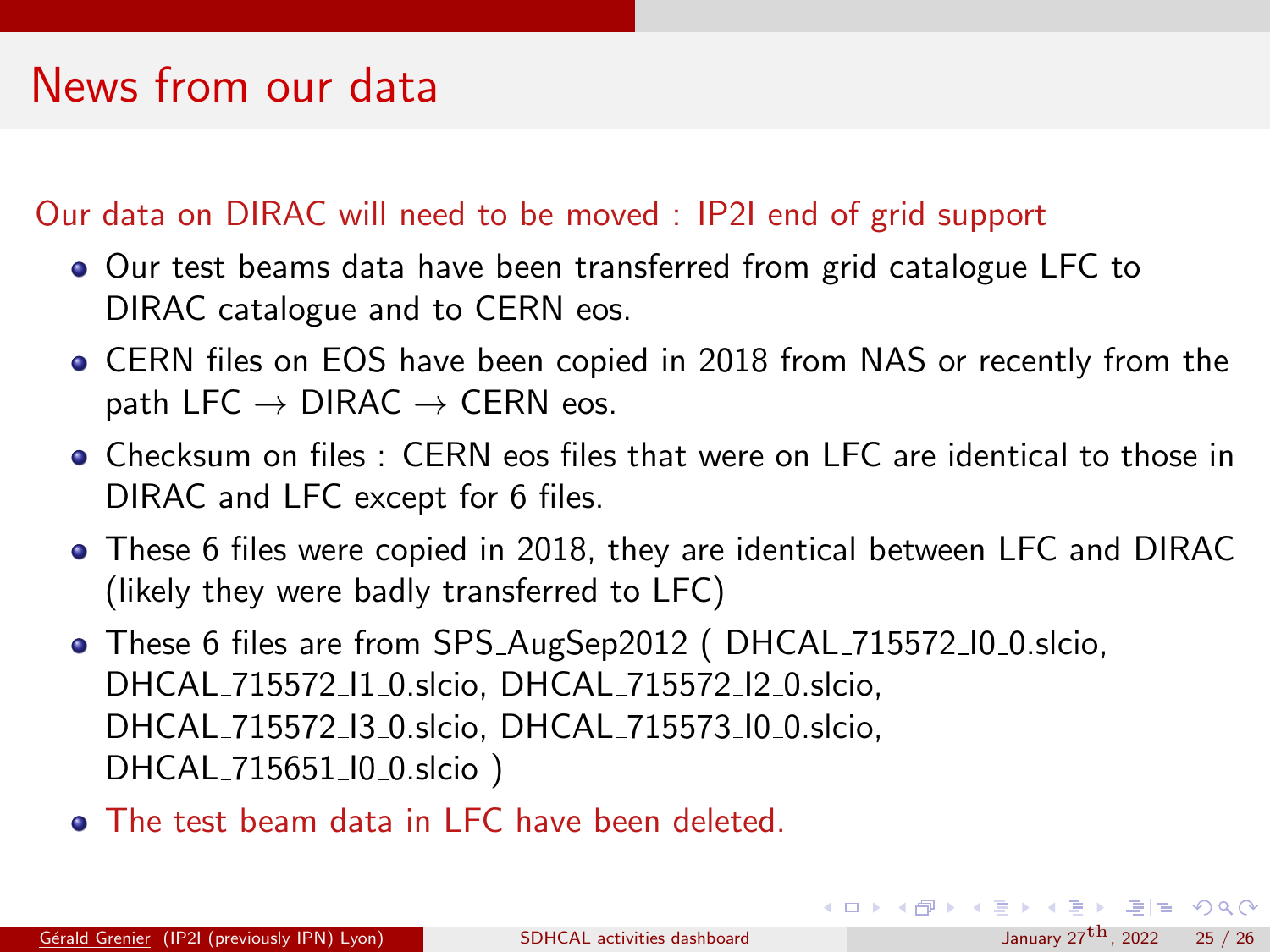### <span id="page-25-0"></span>**Outlook**

#### Flash info

- A task force to redefine the LCIO RawCalorimeterHit has been set up.
- Guillaume leaving at the end of the month.

Don't hesitate to add any important activity, paper, or conference, I may have miss.

#### Next meetings

Imad teaching duties on Thursday mornings from february 3rd to may 12th. Survey [https://evento.renater.fr/survey/](https://evento.renater.fr/survey/day-for-sdhcal-meeting-in-march-may-period-8yfwr6c8) [day-for-sdhcal-meeting-in-march-may-period-8yfwr6c8](https://evento.renater.fr/survey/day-for-sdhcal-meeting-in-march-may-period-8yfwr6c8) Europe (winter) 9-11 / China 16-18 / Korea 17-19

- Chinese new year February 1-14
- **•** February 24th (vacation week in Lyon University)
- Friday March 11th (to confirm)

 $E|E \cap Q$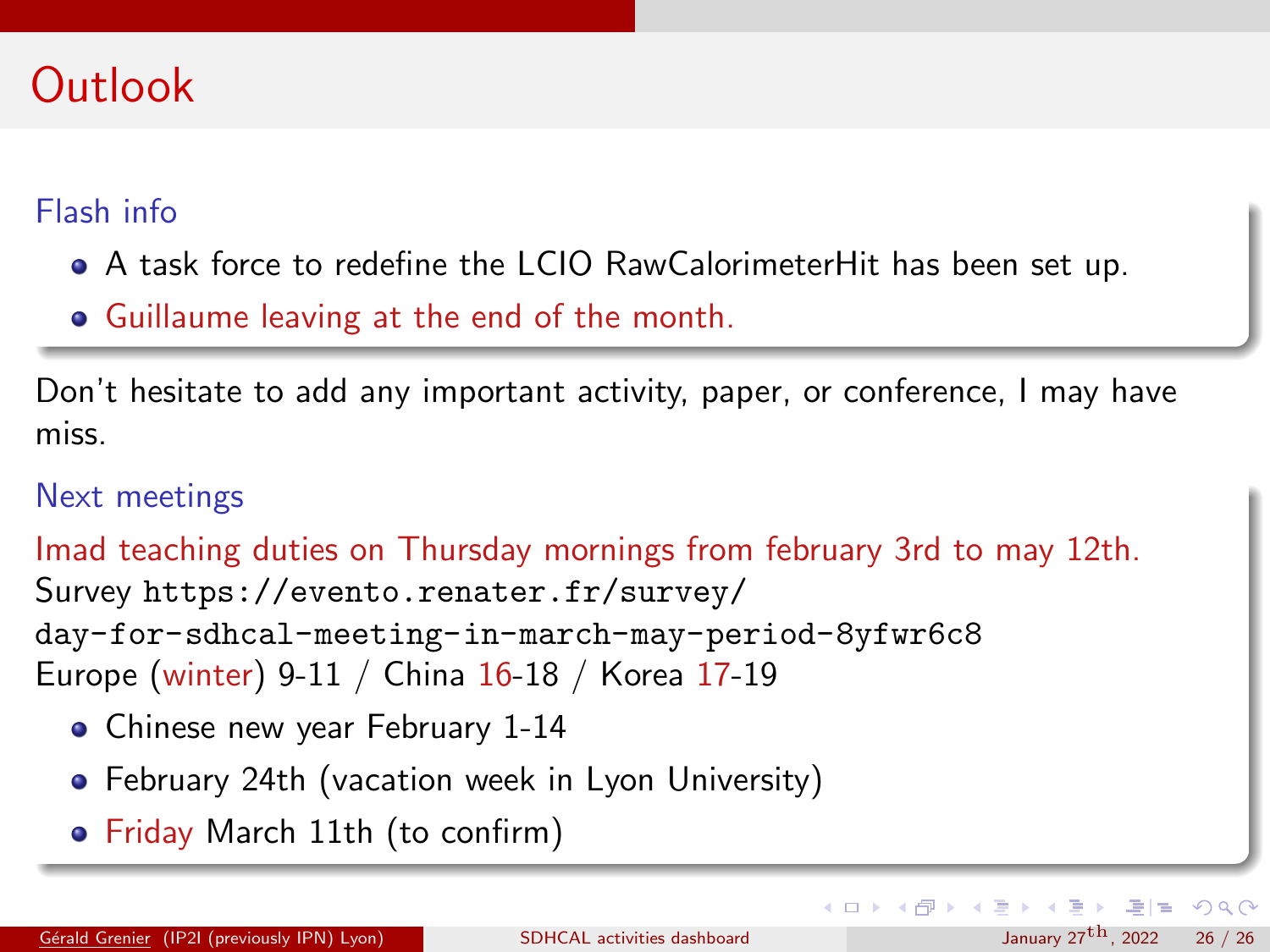# <span id="page-26-0"></span>Backup

 $G$ <sup>e</sup>rald Grenier (IP2I (previously IPN) Lyon) [SDHCAL activities dashboard](#page-0-0) January 27<sup>[th](#page-31-0)</sup>, 2022 27 / 26

K ロ ▶ K 個 ▶ K ミ ▶ K ミ ▶ [로]로 19 Q @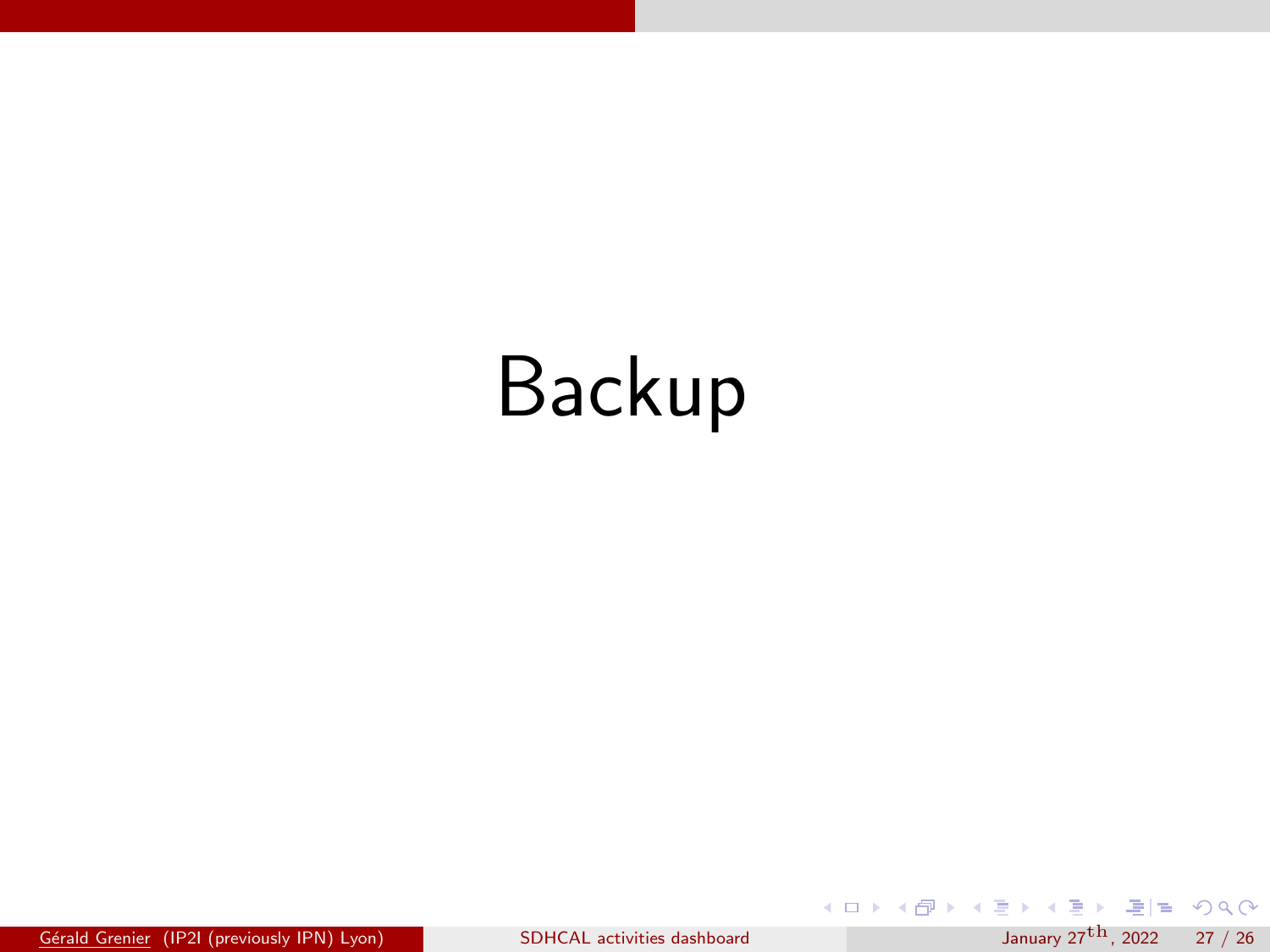### Past meetings

- LCWS2019, October 28 November 1 2019, Sendai, <https://agenda.linearcollider.org/event/8217/> : one talk by Bo on APRIL PFA
- **CEPC workshop, November 18-20, IHEP, Beijing,** <https://indico.ihep.ac.cn/event/9960/>, a SDHCAL talk by Bing.
- CHEF2019, November 25-29, Kyushu, [https://indico.cern.ch/event/818783/]( https://indico.cern.ch/event/818783/) 3 talks (Bing, GG, Djamel)
	- PID with Boosted Decision Tree (Bing)
	- Digitizer (Djamel)
	- APRIL PFA (GG)
- RPC2020, February 10-14, Roma, <https://agenda.infn.it/event/19942/> No abstract submitted
- Spring 2020 CALICE meeting, March 4-6, McGill <https://agenda.linearcollider.org/event/8343/overview> Very little SDHCAL presence (2 persons) One talk by Mary-Cruz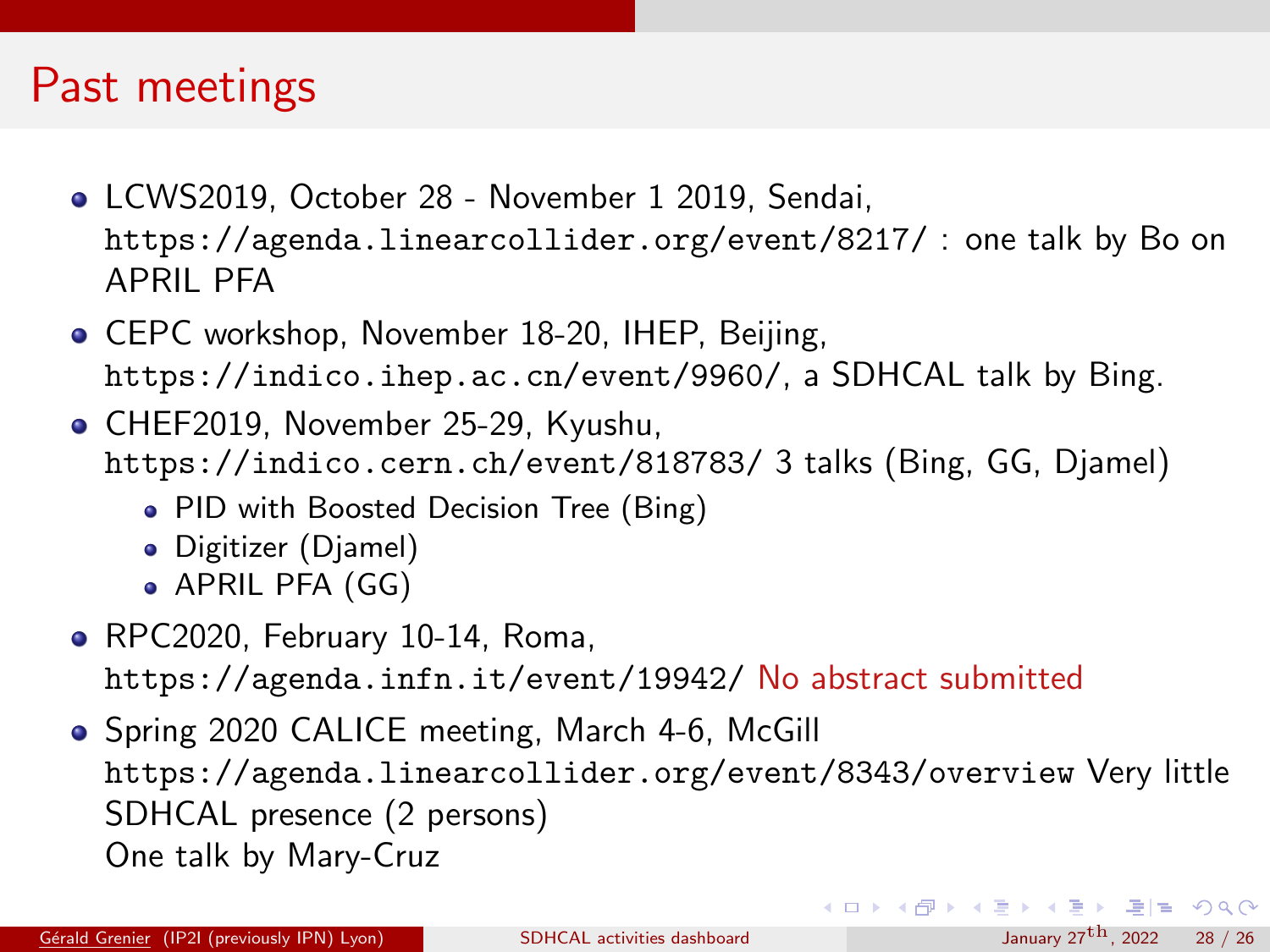### <span id="page-28-0"></span>Past meetings (II)

- FCC France, May 14-15, By video, <https://indico.in2p3.fr/event/20792/>
- CALICE analysis meeting, May 20 <https://agenda.linearcollider.org/event/8526/> (one talk by Hector)
- CALICE analysis meeting, July 30, 2020 <https://agenda.linearcollider.org/event/8585/> (one talk by Bing)
- CALICE Collaboration meeting, Sept 28-30, 2020 <https://agenda.linearcollider.org/event/8608/>
- AWLC 2020 (Americas Workshop on Linear Colliders), October 19-22, online <https://conf.slac.stanford.edu/awlc2020/>
- FCC workshop, November 10-13, 2020, online <https://indico.cern.ch/event/932973/>
- CALICE analysis meeting, December 10, online <https://agenda.linearcollider.org/event/9005/>

K ロ ▶ K 個 ▶ K ヨ ▶ K ヨ ▶ (ヨ)도 19 Q @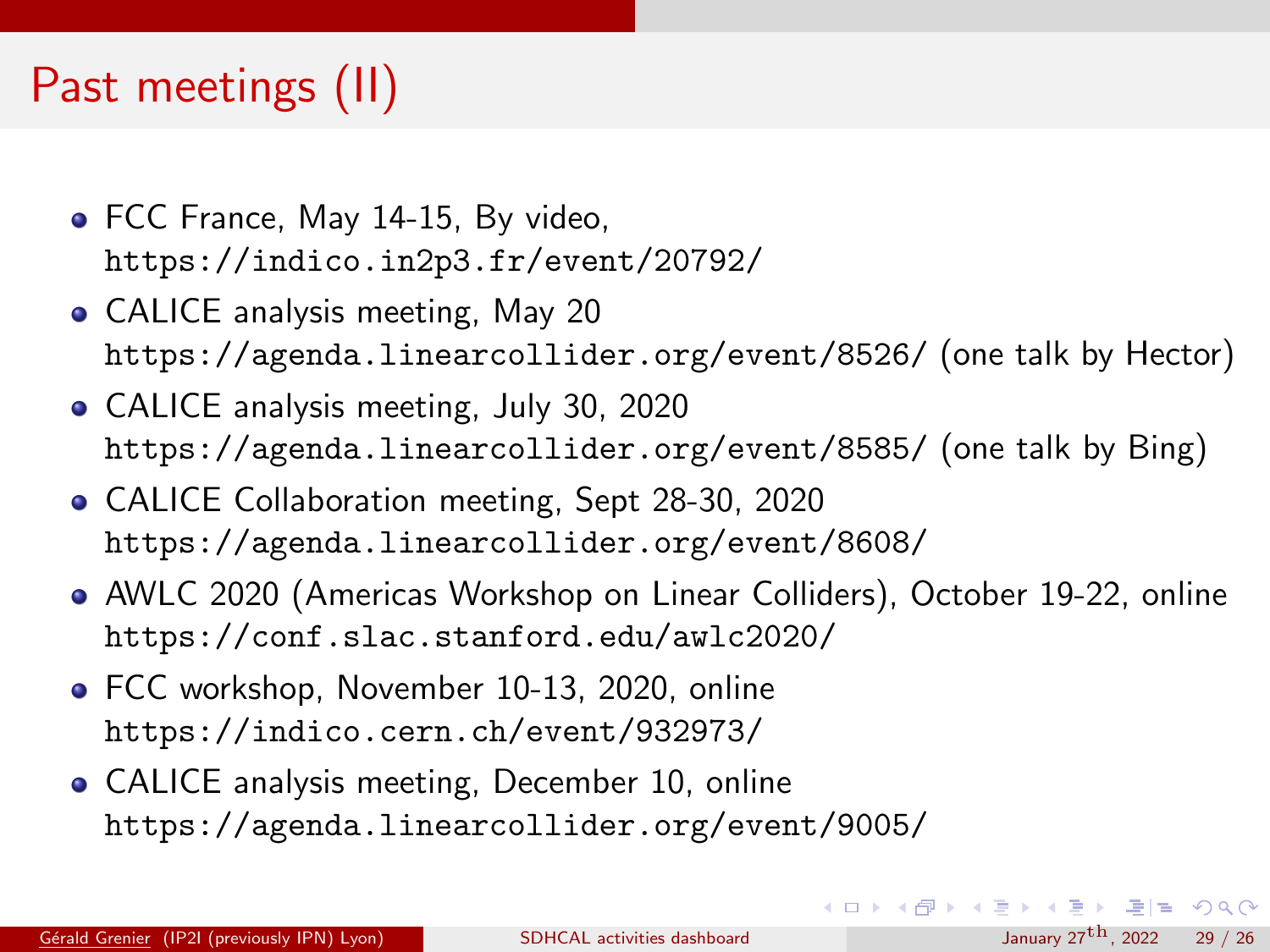# <span id="page-29-0"></span>Past meetings (III)

- IML Machine Learning Workshop, June 2-5 2020, CERN, POSTPONED to October 19-22 <https://indico.cern.ch/event/852553/> Lots of potentially intersting talks
- CPAD Instrumentation Frontier Workshop 2021, March 18-22 (overlap LCWS) <https://www.stonybrook.edu/cfns/cpad2021/index.html> (abstract up to 02/28/2021)
- LCWS Europe, March 15-19, 2021, online <https://indico.cern.ch/event/995633/> 2 talks accepted, April 16 at 11:20 pm and 18 at 11:20 am.
- CALICE meeting, March 24-26, 2021 online <https://agenda.linearcollider.org/event/9076/overview>
- Workshop on gas transport, April 22, online, <https://indico.cern.ch/event/1022051/overview> Numerous talks on high GWP gas replacement
- TIPP 2020  $\rightarrow$  TIPP 2021, online, May 24-28, 2021 <https://indico.cern.ch/event/981823/> One talk on tricot electronics <https://indico.cern.ch/event/981823/contributions/4295341/>[.](#page-31-0)

Gérald Grenier (IP2I (previously IPN) Lyon) [SDHCAL activities dashboard](#page-0-0) January  $27^{th}$ , 2022 30 / 26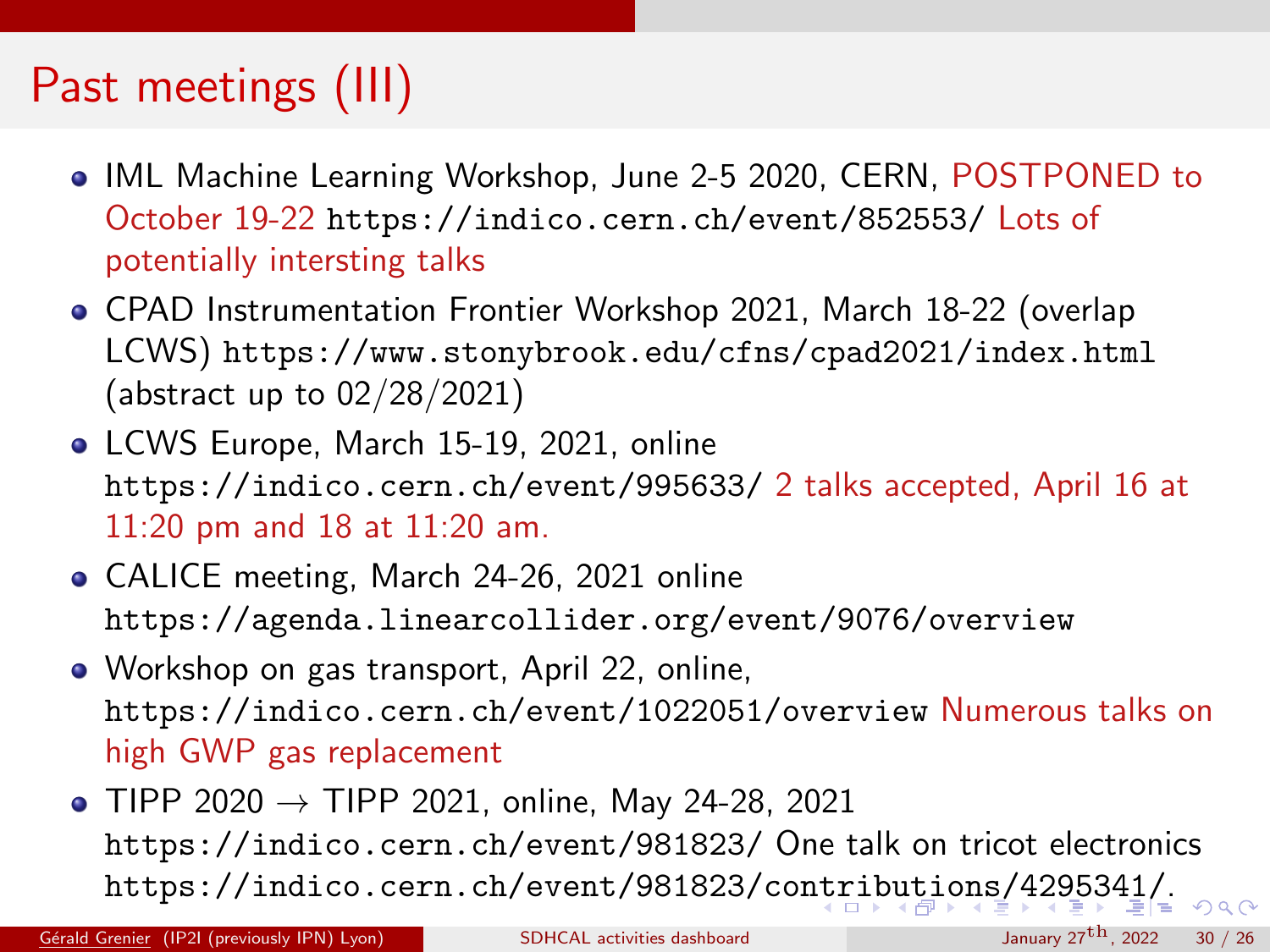# <span id="page-30-0"></span>Past meetings (IV)

- ILD meeting, June 3-4 2021, online, <https://agenda.linearcollider.org/event/9199/>
- **ECFA Higgs at ee collider meeting, June 18, 2021** <https://indico.cern.ch/event/1033941/>
- EPS-HEP 2021, online, July 26-30, <https://indico.desy.de/event/28202/>. One CALICE talk
- CALICE Analysis meeting, June 30, 2021 online, <https://agenda.linearcollider.org/event/9265/>
- FCC week 2021, June 28-July 2, 2021 online.
- PIC 2020, September 14-17 2021, Aachen, Germany, <https://pic2020.physik.rwth-aachen.de/>
- Higgs 2021, October 18-22, 2021, Stony Brook, NY, USA, <https://indico.cern.ch/event/1030068/overview>. fully online
- ILCX2021 : "ILC workshop on potential experiments", October 26-29, 2021, Tsukuba, Online, <https://agenda.linearcollider.org/event/9211/>.

K ロ ▶ K 個 ▶ K ヨ ▶ K ヨ ▶ (ヨ) = 19 Q Q Q